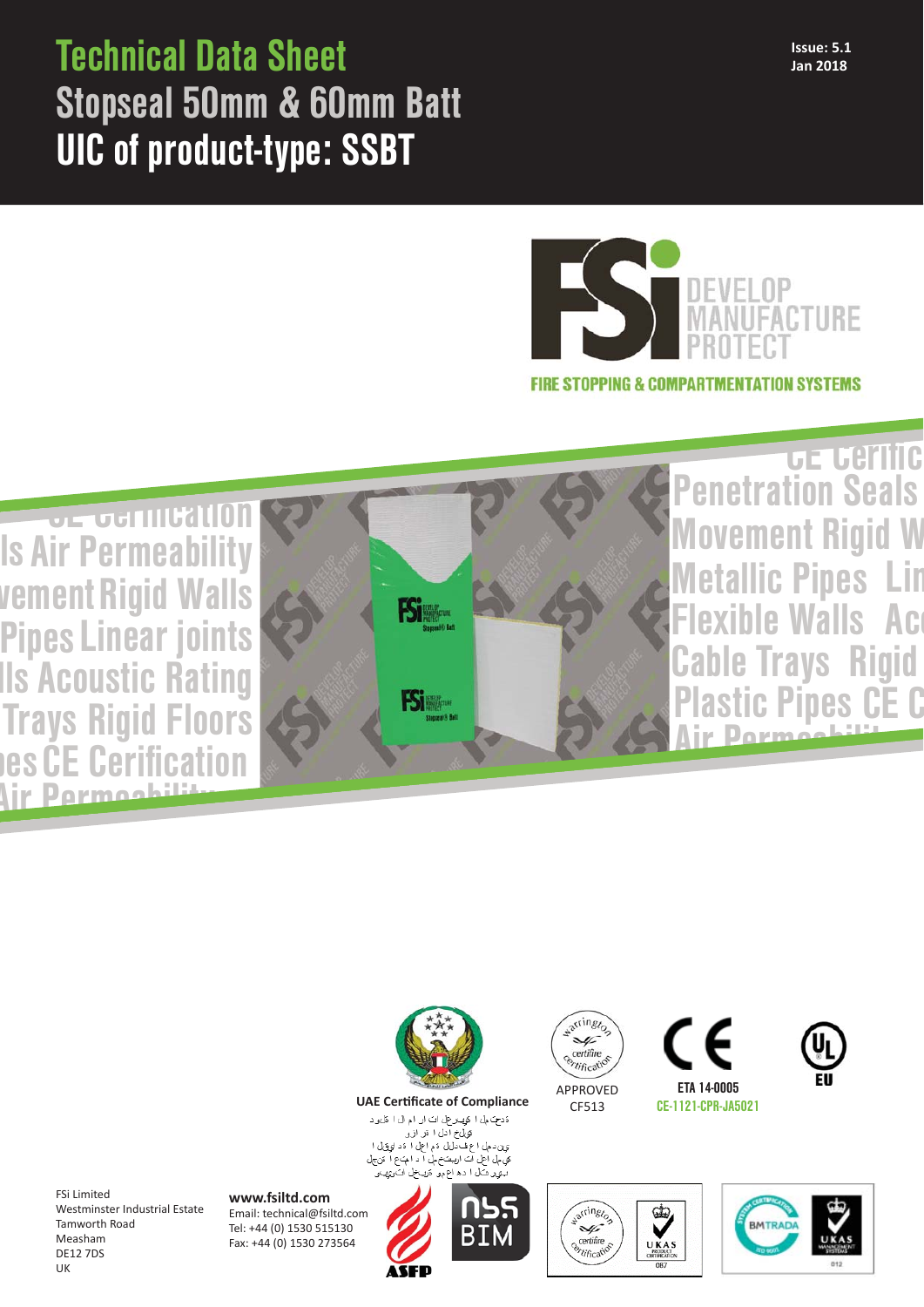

# Contents

| <b>Contents</b>                                                     | Page      |
|---------------------------------------------------------------------|-----------|
| • Product Technical Data                                            | $1 - 2$   |
| - Product Overview                                                  |           |
| • Performance Data - Walls                                          | $3 - 11$  |
| - 100mm Rigid and Flexible Walls<br>- 150mm Rigid Walls             |           |
| • Performance Data - Pattress                                       | $12 - 17$ |
| - 75mm Rigid and Flexible Walls<br>- 100mm Rigid and Flexible Walls |           |
| • Performance Data - Floors                                         | $18 - 19$ |
| - 150mm Rigid Floors                                                |           |
| • Performance Data - Ducts                                          | $20 - 22$ |
| • Extended Scope of Works                                           | 23        |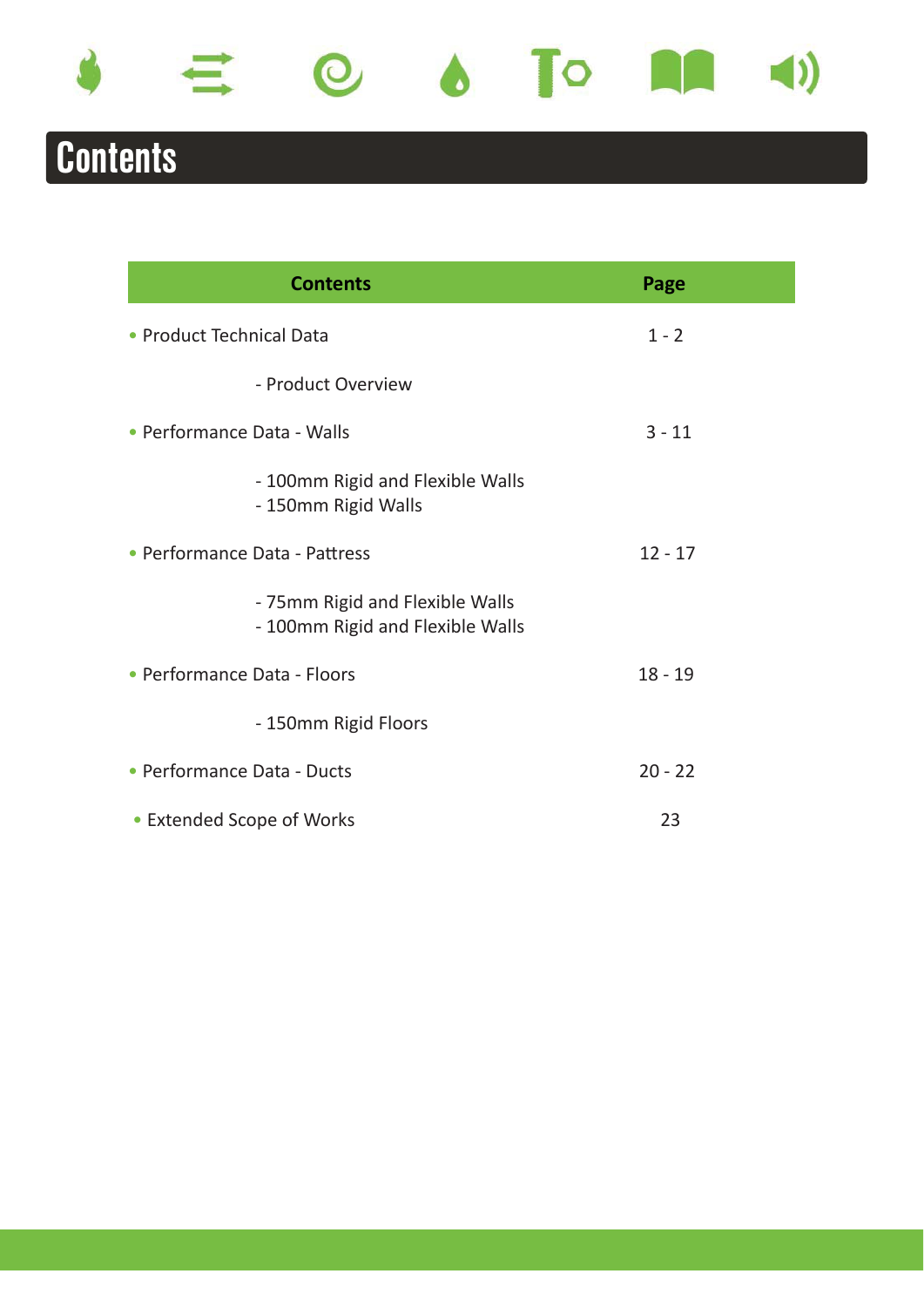









## Product Technical Data

ETA 14-0005 CE-1121-CPR-JA5021

## **Technical Description of the Product**

Stopseal 50mm and 60mm Batt is a coated mineral wool board used to reinstate the fire resistance performance of wall constructions where they have been provided with apertures for the penetration of single or multiple services. Stopseal 50mm and 60mm Batt is supplied coated in both single and double coated versions.

The board is cut and friction fitted into the aperture while using Pyrocoustic Sealant.

Stopseal 50mm Batt are 50mm thick and supplied in overall dimensions 1200mm x 600mm with a density of 140kg/m<sup>3</sup>. Stopseal 60mm Single Sided Batt are 60mm thick and supplied in overall dimensions 1200mm x 600mm with a density of 160kg/m $^3$ . Pyrocoustic Sealant is required to seal all joints and junctions during the sealing process. Pyrocoustic Sealant is subject to a separate TDS. Pyropro HPE Sealant is required to seal around specific services. Pyropro HPE Sealant is subject to a separate TDS.

### **Reaction to fire**

System Stopseal 50mm and 60mm Batt is classified 'E' in accordance with EN 13501-1.

### **Intended use**

The intended use of Stopseal 50mm and 60mm Batt is to reinstate the fire resistance performance of rigid and flexible wall constructions where they are penetrated by various cables, metallic pipes and blank seals.

The specific elements of construction that the system Stopseal 50mm and 60mm Batt may be used to provide a penetration seal in, are as follows:

- Fire Resistant testing to EN 1366-3 EI 60, EI 90, EI 120 and BS 476 240mins.
- Fire Classification to EN 13501-2.
- Certifire 3rd Party Accreditation CF513.
- IET (IEE) 17th Edition Fire Stop Compliant to Regulation 527.1-3 Electrical Installations.
- BS 7671-2008 Chapter 42 & 52 Electrical Installations Fire Resistance.
- Fire resistance tested in flexible walls, rigid walls & floors, composite panel, CLT wall and Durasteel wall.

### **Key Product Points**

- Air Permeability.
- Acoustic Isolation.
- Suitable for indoor use without additional environmental protection.
- $\bullet$  Remains flexible
- Life expectancy of over 25 years.
- Suitable for large openings in walls and floors with additional supports.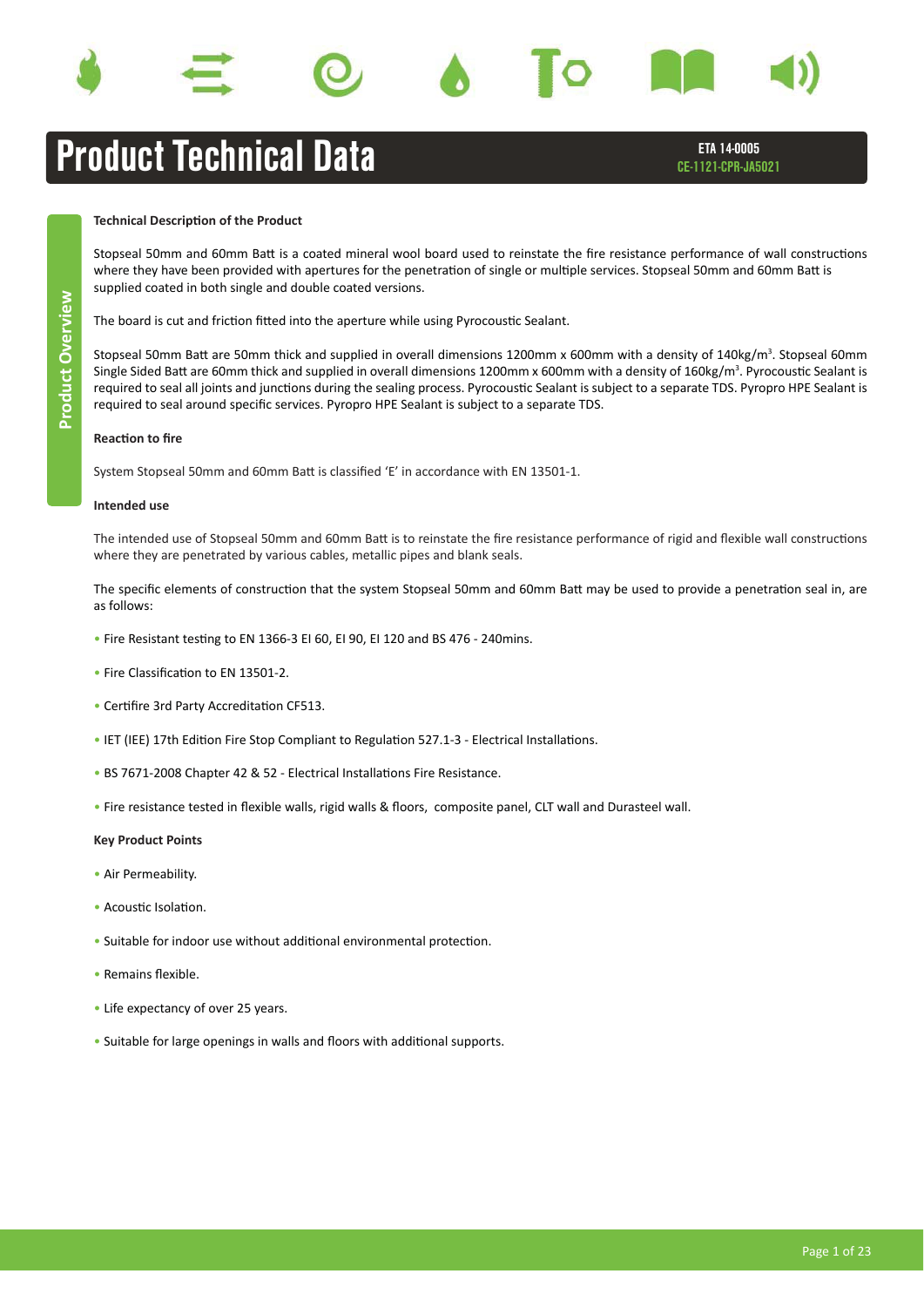









# Product Technical Data

ETA 14-0005 CE-1121-CPR-JA5021

| <b>Description</b>                 | <b>Result</b>                                                                                           | <b>Test Standards</b>                               |
|------------------------------------|---------------------------------------------------------------------------------------------------------|-----------------------------------------------------|
| <b>Dimensions</b>                  | 1200mm x 600mm x 50mm / 1200 x 600 x 60mm                                                               |                                                     |
| <b>Stone Fibre Density</b>         | $>140$ Kg/m <sup>3</sup>                                                                                |                                                     |
| <b>Coating Thickness</b>           | 1mm Nominal, 2.2kg wet film coating                                                                     |                                                     |
| <b>Fire Resistance</b>             | 4 hours                                                                                                 | EN 1366-3; EN 1363-1 EN 13501-2, BS 476<br>pt 20/22 |
| Reaction to fire                   | Class E                                                                                                 | EN 13501-1                                          |
| Insulation (Single Batt)           | 142 minutes on seal face, EI 60                                                                         | EN 13501-2                                          |
| Insulation (Double Batts)          | 264 minutes on seal face, EI 120                                                                        | EN 13501-2                                          |
| Acoustic Performance               | Acoustic Reduction up to 60dB (Refer to FSi Technical<br><b>Department for requirements)</b>            | EN 10140                                            |
| Air Permeability                   | 600Pa EN 1026 - 100Pa 1.8/1.4 m3/h/m2                                                                   | EN 1026                                             |
| Thermal Conductivity (U Value)     | 0.034 W/mK at 10°C                                                                                      |                                                     |
| Pyrocoustic Sealant coverage       | 2.15kg Spread, 2.20kg Spray                                                                             |                                                     |
| Maximum Size of Seal               | Rigid Wall 5.76m <sup>2</sup> , Floor 2.88m <sup>2*</sup>                                               |                                                     |
| Maximum Size - Unsupported Wall    | 2880 x 1440mm (4.03m <sup>2</sup> with services) 1200 x 1200mm<br>(1.44m <sup>2</sup> with no services) |                                                     |
| Maximum Size - Unsupported Floor   | 1600 x 700mm (1.12m <sup>2</sup> )                                                                      |                                                     |
| Mechanical support*                | 30mm x 30mm x 1.6mm steel angle                                                                         |                                                     |
| VOC % Nonaqueous volatiles (105°C) | 0.8                                                                                                     | LEED                                                |
| <b>Expected Shelf Life</b>         | N/A                                                                                                     | Must be stored in dry conditions off the<br>floor   |

### **Installation Friction Fit**

Ensure that the aperture and services in question are tested with Stopseal Batt, and the site conditions are within the application specification.

All services and apertures need to be clean and clear of all dust and loose particles. The aperture temperature needs to at 5<sup>o</sup>C or above at time of installation.

Upon installation make sure that you install the Stopseal Batt with at least 10% friction fit. Coat **all joints** and interfaces of the Stopseal Batt using Pyrocoustic Sealant.

Once compacted within the aperture finish off the edges with a bead of Pyrocoustic Sealant to create a seal.

### **Installation Pattress Fit**

Ensure that the aperture and services in question are tested with Stopseal Batt, and the site conditions are within the application specification.

All services and apertures need to be clean and clear of all dust and loose particles. The aperture temperature needs to at 5<sup>o</sup>C or above at time of installation.

Upon installation make sure that you install the Stopseal Batt with 100mm overlap and fix the Batt to the substrate with the minimum 80mm steel wood screws and penny washers and maximum 300mm centres overcoated with 2mm Pyrocoustic Sealant or Stopseal Coating. Coat **all joints** using Pyrocoustic Sealant and ensure all leading edges of the Stopseal Batt are coated with Pyrocoustic Sealant or Stopseal Coating.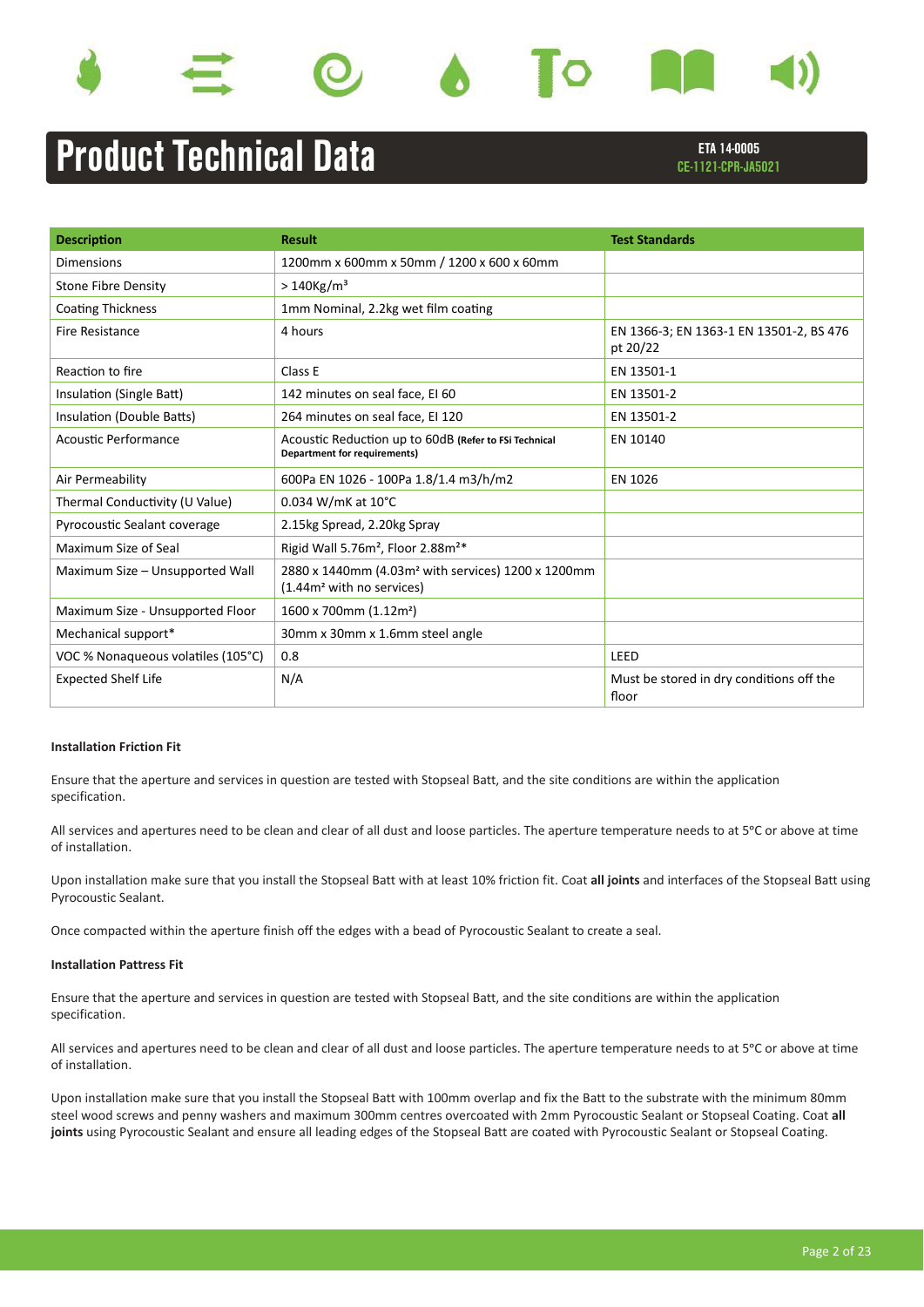





ETA 14-0005 CE-1121-CPR-JA5021

### **Substrates**

The walls shall be a minimum of **100mm thick**. Drywalls shall comprise a minimum of 2 layers of 'Type F' Gypsum board on both faces, with minimum 50mm studs. Masonary / Concrete walls shall have a minimum density for concrete or brick of 780kg/m<sup>3</sup> and for aerated concrete blocks of  $600\text{kg/m}^3$ . All walls shall have at least the same fire resistance as that required for the sealing system.

### **Service support requirements**

Services should be rigidly supported via steel angles, hangers or channels, not further than 400mm from the surface of the sealing system on both faces unless specified otherwise in the performance data.

### **Terminology**

Fire performance in accordance with EN1366-3, EN1366-4, Classification 13501-2:2007 + A1:2009, ETAG-026, Air Permeability EN1026, Sound EN10140. Fire resistance classes are: E = Integrity, the product can withstand the fire from the non-fire side, I =Insulation, the product can withstand the temperature travelling down the service, U/U = Uncapped inside and outside the furnace, U/C = Uncapped inside and Capped outside the furnace, C/U = Capped inside and Uncapped outside the furnace.

| Double Stopseal 50mm Batt in Flexible or Rigid Walls with a minimum thickness of 100 mm. |                                          |                                                                                                                                                                                                                  |                                           |                               |                       |  |  |  |
|------------------------------------------------------------------------------------------|------------------------------------------|------------------------------------------------------------------------------------------------------------------------------------------------------------------------------------------------------------------|-------------------------------------------|-------------------------------|-----------------------|--|--|--|
| Aperture size (mm)                                                                       | <b>Seal composition</b>                  | Service(s)                                                                                                                                                                                                       | <b>Seal</b>                               | <b>Position of service(s)</b> | <b>Classification</b> |  |  |  |
| 730mm wide by<br>1200mm high                                                             | Double layer of 50<br>mm thick $140$ kg/ | Single copper or<br>mild steel pipe 40mm<br>diameter and $1.5 -$<br>14.2 mm wall<br>thickness with<br>sustained/continuous<br>20mm thick foil faced<br>glass wool insulation<br>(min $80\mathrm{kg/m^3}$ ).      | 15mm deep x 15mm<br>wide annulus Pyropro  | 50mm edge min.                | E 90 U/C EI 60 U/C    |  |  |  |
|                                                                                          | m <sup>3</sup> Stopseal Batt.            | Single copper or<br>mild steel pipe 40-<br>159mm diameter<br>and $2.3 - 14.2$ mm<br>wall thickness with<br>sustained/continuous<br>30mm thick foil faced<br>glass wool insulation<br>(min $80\mathrm{kg/m^3}$ ). | HPE Sealant to both<br>faces of the pipe. |                               | EI 60 U/C             |  |  |  |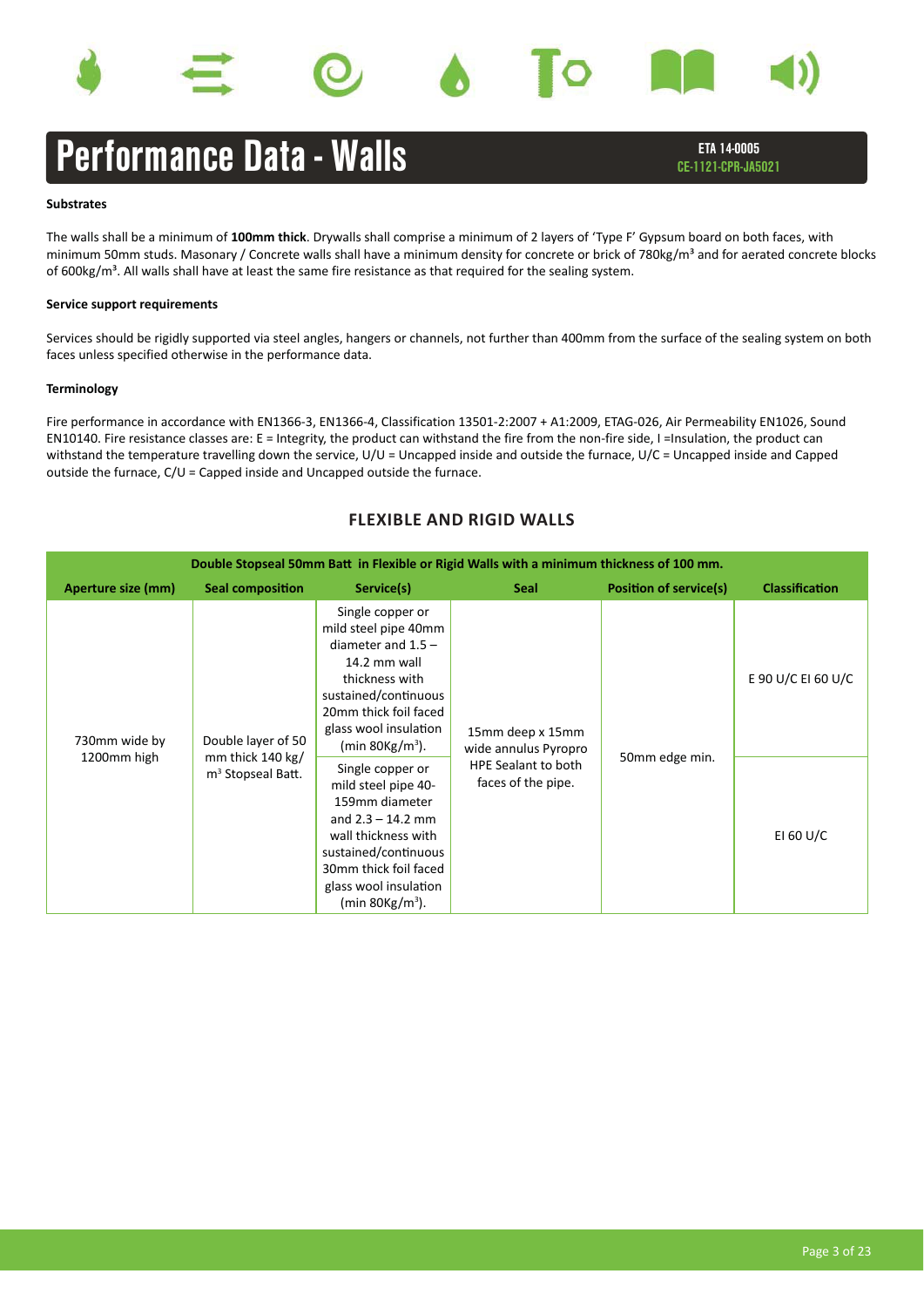









# ETA 14-0005 **Performance Data - Walls** Examplement CE-1121-CPR-JA5021

| Double Stopseal 50mm Batt in Flexible or Rigid Walls with a minimum thickness of 100 mm. |                                                                         |                                                                                                                                                                                                                           |                                                                                              |                                  |                       |  |  |  |
|------------------------------------------------------------------------------------------|-------------------------------------------------------------------------|---------------------------------------------------------------------------------------------------------------------------------------------------------------------------------------------------------------------------|----------------------------------------------------------------------------------------------|----------------------------------|-----------------------|--|--|--|
| Aperture size (mm)                                                                       | <b>Seal composition</b>                                                 | Service(s)                                                                                                                                                                                                                | <b>Seal</b>                                                                                  | <b>Position of</b><br>service(s) | <b>Classification</b> |  |  |  |
| 730mm wide by<br>1200mm high                                                             | Double layer of 50<br>mm thick 140 kg/<br>m <sup>3</sup> Stopseal Batt. | Single mild steel<br>pipe 40mm diameter<br>and $1.7 - 14.2$ mm<br>wall thickness with<br>sustained/<br>continuous 20mm<br>thick foil faced glass<br>wool insulation (min<br>$80$ Kg/m <sup>3</sup> ).<br>Single copper or | 15mm deep x 15mm<br>wide annulus Pyropro<br><b>HPE Sealant to both</b><br>faces of the pipe. | 50mm edge min.                   | E 90 U/C EI 60 U/C    |  |  |  |
|                                                                                          |                                                                         | mild steel pipe 40-<br>150mm diameter<br>and $2.3 - 14.2$ mm<br>wall thickness with<br>sustained/continuous<br>30mm thick foil faced<br>glass wool insulation<br>(min 80 $Kg/m^3$ ).                                      |                                                                                              |                                  | EI 60 U/C             |  |  |  |

| Double Stopseal 50mm Batt in Flexible or Rigid Walls with a minimum thickness of 100 mm. |                                                                        |                                                             |                               |                       |  |  |  |  |  |
|------------------------------------------------------------------------------------------|------------------------------------------------------------------------|-------------------------------------------------------------|-------------------------------|-----------------------|--|--|--|--|--|
| <b>Aperture size</b><br>(mm)                                                             | <b>Seal composition</b>                                                | Service(s)                                                  | <b>Position of service(s)</b> | <b>Classification</b> |  |  |  |  |  |
| 730mm wide by                                                                            |                                                                        | Electrical cables up to 21mm dia.                           |                               | EI 60                 |  |  |  |  |  |
|                                                                                          |                                                                        | Electrical cables 22mm to 80mm dia.                         |                               | E 60 EI 45            |  |  |  |  |  |
|                                                                                          | Double layer of 50<br>mm thick 140 kg/m <sup>3</sup><br>Stopseal Batt. | Cable Trays and Ladders.                                    |                               | EI 60                 |  |  |  |  |  |
|                                                                                          |                                                                        | 100 mm diameter bundle telecommunication<br>cable type "F". | 50mm edge min.                | EI 60                 |  |  |  |  |  |
| 1200mm high                                                                              |                                                                        | Unsheathed electrical cables up to 17mm dia.                |                               | E 60 EI 30            |  |  |  |  |  |
|                                                                                          |                                                                        | Unsheathed electrical cables 18-24mm dia.                   |                               | E 60 EI 15            |  |  |  |  |  |
|                                                                                          |                                                                        | Steel or Copper Conduits up to 16mm.                        |                               | E 60 EI 15            |  |  |  |  |  |
|                                                                                          |                                                                        | Plastic conduits up to 16mm.                                |                               | EI 60                 |  |  |  |  |  |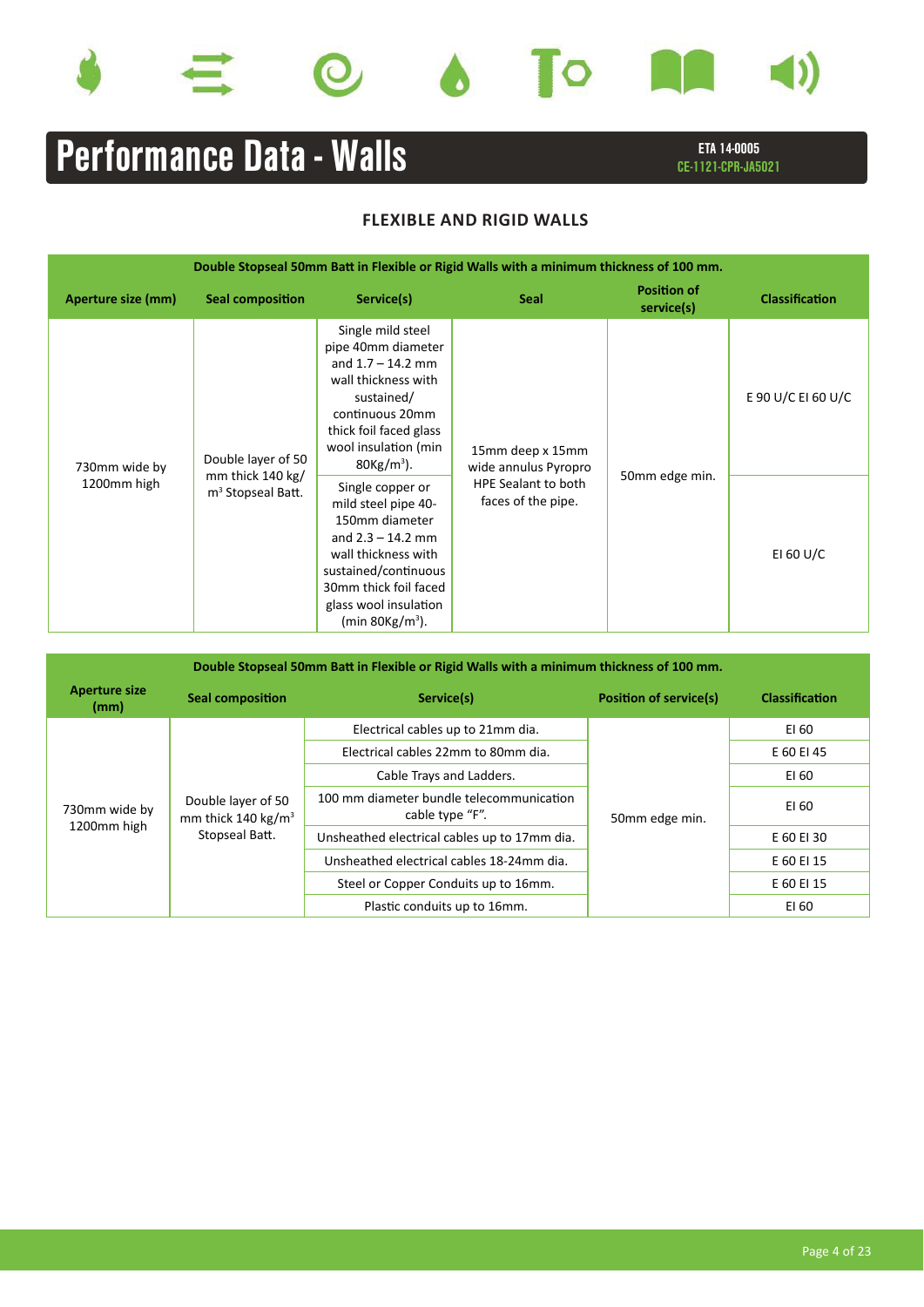









ETA 14-0005 CE-1121-CPR-JA5021

| Double Stopseal 50mm Batt in Rigid & Flexible Walls with a minimum thickness of 100mm. |                                         |                                                                                                                                                           |                                                          |                       |  |  |  |  |  |
|----------------------------------------------------------------------------------------|-----------------------------------------|-----------------------------------------------------------------------------------------------------------------------------------------------------------|----------------------------------------------------------|-----------------------|--|--|--|--|--|
| <b>Aperture Size</b>                                                                   | <b>Seal</b><br><b>Composition</b>       | <b>Services</b>                                                                                                                                           | <b>Seal</b>                                              | <b>Classification</b> |  |  |  |  |  |
| 750mm wide<br>by 1200mm                                                                | Double layer<br>of 50mm<br>thick 140kg/ | Single copper or steel pipe 40 - 159mm diameter<br>and 1 - 14.2mm wall thickness with sustained/<br>continuous Elastomeric insulation 13 - 25mm<br>thick. | 2 Layers of 2mm thick 40mm<br>wide PipeBloc EL installed | EI 60                 |  |  |  |  |  |
| high                                                                                   | m <sup>3</sup> Stopseal<br>Batt.        | Single copper or steel pipe 42mm diameter and<br>1mm wall thickness with sustained/continuous<br>Elastomeric insulation 13 - 25mm thick.                  | within both batts.                                       | E120, EI 90           |  |  |  |  |  |

| Double Stopseal 50mm Batt in Rigid & Flexible Walls with a minimum thickness of 100mm. |                                         |                                                                                                                                                             |                |                                             |                       |  |  |  |  |  |
|----------------------------------------------------------------------------------------|-----------------------------------------|-------------------------------------------------------------------------------------------------------------------------------------------------------------|----------------|---------------------------------------------|-----------------------|--|--|--|--|--|
| <b>Aperture Size</b>                                                                   | <b>Seal</b><br><b>Composition</b>       | <b>Services</b>                                                                                                                                             | <b>Capping</b> | <b>Seal</b>                                 | <b>Classification</b> |  |  |  |  |  |
| 750mm wide<br>by 1200mm                                                                | Double layer<br>of 50mm<br>thick 140kg/ | Single copper or steel pipe 40 - 108mm diameter<br>and 1 - 14.2mm wall thickness with sustained/<br>continuous Phenolic Foam insulation 25 - 40mm<br>thick. | C/U            | 2 Layers of 2mm thick<br>40mm wide PipeBloc | E120, EI 60           |  |  |  |  |  |
| high                                                                                   | m <sup>3</sup> Stopseal<br>Batt.        | Single copper or steel pipe 42mm diameter and<br>1mm wall thickness with sustained/continuous<br>Phenolic Foam insulation 25 - 40mm thick.                  |                | EL installed within<br>both batts.          | E120, EI 90           |  |  |  |  |  |

| Double Stopseal 50mm Batt in Rigid & Flexible Walls with a minimum thickness of 100mm. |                                                                                                                                    |                                                                                                                                                                                                        |         |                                                              |                       |  |  |  |  |
|----------------------------------------------------------------------------------------|------------------------------------------------------------------------------------------------------------------------------------|--------------------------------------------------------------------------------------------------------------------------------------------------------------------------------------------------------|---------|--------------------------------------------------------------|-----------------------|--|--|--|--|
| <b>Aperture Size</b>                                                                   | <b>Seal</b><br><b>Composition</b>                                                                                                  | <b>Services</b>                                                                                                                                                                                        | Capping | <b>Seal</b>                                                  | <b>Classification</b> |  |  |  |  |
| 600mm wide<br>by $600$ mm<br>high                                                      | Double Batt<br>installation<br>of 50mm<br>thick $140kg/$<br>m <sup>3</sup> Stopseal<br>Batt<br>internally fit<br>into<br>aperture. | Single copper or steel pipe 40 - 159mm diameter<br>and 1 - 14.2mm wall thickness with sustained/<br>continuous Glass wool insulation $\geq 25$ mm thick with<br>a density $\geq$ 30kg/m <sup>3</sup> . |         |                                                              | E 120, EI 45          |  |  |  |  |
|                                                                                        |                                                                                                                                    | Single copper or steel pipe 40mm diameter and<br>1mm wall thickness with sustained/continuous<br>Glass wool insulation $\geq$ 25mm thick with a density $\geq$<br>$30\mathrm{kg/m}^3$ .                |         | <b>Cluster Formation</b><br>of Pipes with 0mm<br>separation. | E 120, EI 60          |  |  |  |  |
|                                                                                        |                                                                                                                                    | Single copper or steel pipe 40mm diameter and<br>1mm wall thickness with sustained/continuous<br>Stone wool insulation $\geq$ 25mm thick with a density<br>$\geq$ 30kg/m <sup>3</sup> .                | C/U     |                                                              | E 120, EI 60          |  |  |  |  |
|                                                                                        |                                                                                                                                    | Single copper or steel pipe 40 - 159mm diameter<br>and 1 - 14.2mm wall thickness with sustained/<br>continuous Stone wool insulation $\geq 25$ mm thick<br>with a density $\geq$ 30kg/m <sup>3</sup> . |         |                                                              | E 120, EI 45          |  |  |  |  |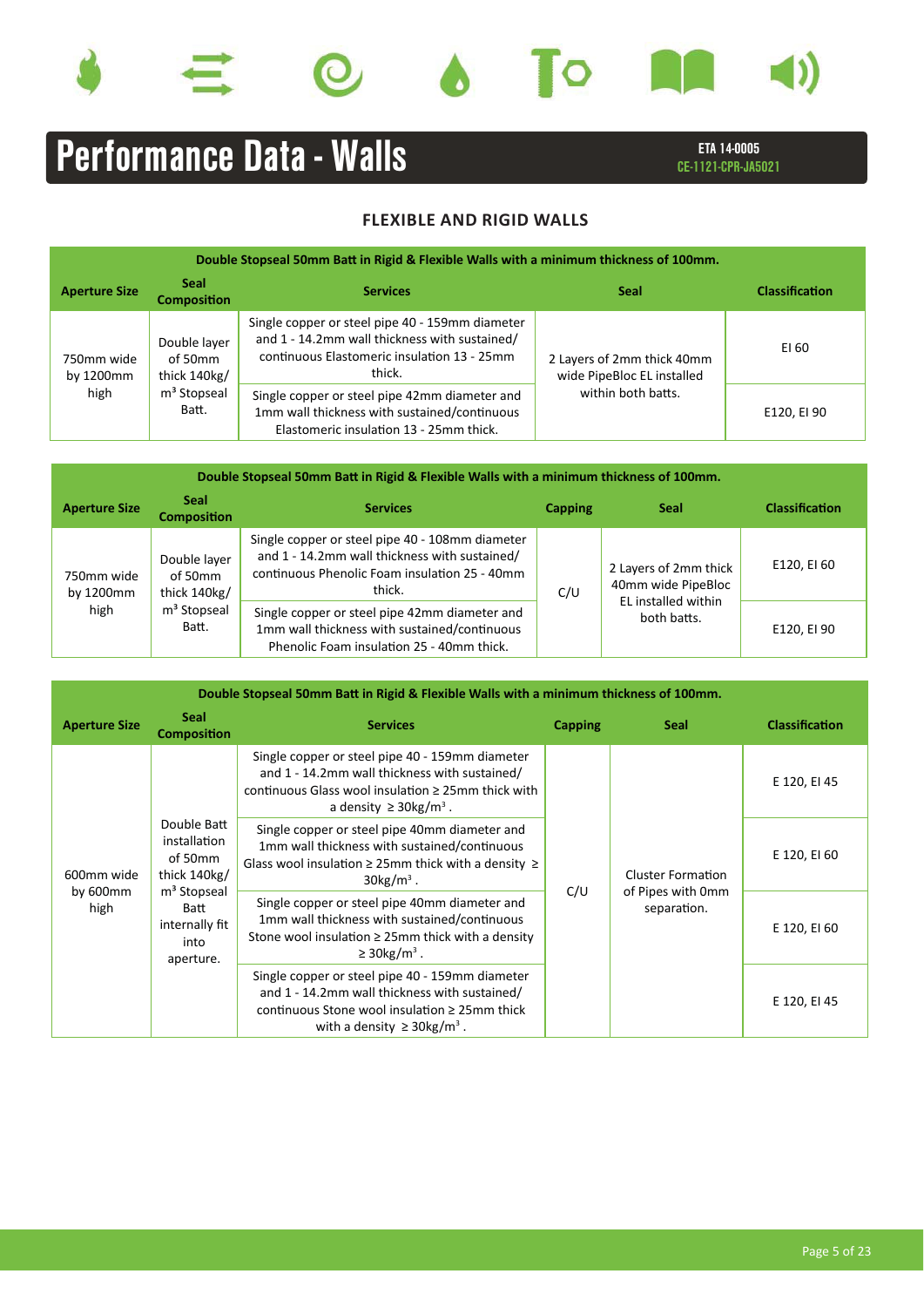









ETA 14-0005 CE-1121-CPR-JA5021

| Double Stopseal 50mm Batt in Rigid & Flexible Walls with a minimum thickness of 100mm. |                                                                                                                                  |                                                                                                                                                                                                                          |                |                                                                         |                       |  |  |  |  |  |
|----------------------------------------------------------------------------------------|----------------------------------------------------------------------------------------------------------------------------------|--------------------------------------------------------------------------------------------------------------------------------------------------------------------------------------------------------------------------|----------------|-------------------------------------------------------------------------|-----------------------|--|--|--|--|--|
| <b>Aperture Size</b>                                                                   | <b>Seal</b><br><b>Composition</b>                                                                                                | <b>Services</b>                                                                                                                                                                                                          | <b>Capping</b> | Seal                                                                    | <b>Classification</b> |  |  |  |  |  |
| 750mm wide                                                                             | Double Batt<br>installation<br>of 50mm<br>thick 140kg/<br>m <sup>3</sup> Stopseal<br>Batt<br>internally fit<br>into<br>aperture. | Single steel pipe 324mm diameter and 16mm wall thickness<br>with Local/Interrupted Stone Wool insulation $\geq 40$ mm thick<br>with a density $\geq$ 40kg/m <sup>3</sup> .                                               | C/U            |                                                                         | EI 45                 |  |  |  |  |  |
|                                                                                        |                                                                                                                                  | Single copper or steel pipe 40 - 159mm diameter and 1 -<br>14.2mm wall thickness with sustained/continuous Local/<br>Interrupted Stone Wool insulation $\geq 40$ mm thick with a density<br>$\geq$ 40kg/m <sup>3</sup> . |                | Cluster<br>Formation<br>of Pipes with<br>0 <sub>mm</sub><br>separation. | EI 45                 |  |  |  |  |  |
| by 1200mm<br>high                                                                      |                                                                                                                                  | Single steel pipe 324mm diameter and 16mm wall thickness<br>with Local/Interrupted PST Coating applied at a 2mm WFT.                                                                                                     |                |                                                                         | E 120, EI 45          |  |  |  |  |  |
|                                                                                        |                                                                                                                                  | Single copper or steel pipe 40 diameter and 1mm wall<br>thickness with sustained/continuous Local/Interrupted PST<br>Coating applied at a 2mm WFT.                                                                       |                |                                                                         | E 120, EI 45          |  |  |  |  |  |
|                                                                                        |                                                                                                                                  | Single copper or steel pipe 40 - 159mm diameter and 1 -<br>14.2mm wall thickness with sustained/continuous Local/<br>Interrupted PST Coating applied at a 2mm WFT.                                                       |                |                                                                         | E 120, EI15           |  |  |  |  |  |

| PipeBloc PCP, Face Fixed onto double Stopseal 50mm Batt in Flexible Wall with a minimum thickness of 100mm PE, ABS & SAN+PVC Pipes. |                                                    |                                                  |                                   |                                       |                |                                   |                         |                       |  |  |  |  |  |             |                    |  |  |  |  |  |         |                        |  |
|-------------------------------------------------------------------------------------------------------------------------------------|----------------------------------------------------|--------------------------------------------------|-----------------------------------|---------------------------------------|----------------|-----------------------------------|-------------------------|-----------------------|--|--|--|--|--|-------------|--------------------|--|--|--|--|--|---------|------------------------|--|
| <b>Aperture</b><br><b>Size</b>                                                                                                      | <b>Seal</b><br><b>Composition</b>                  | <b>Services</b>                                  | <b>Collar</b><br><b>Reference</b> | <b>Intumescent</b><br><b>Material</b> | <b>Capping</b> | <b>Seal</b>                       | <b>Collar Fixing</b>    | <b>Classification</b> |  |  |  |  |  |             |                    |  |  |  |  |  |         |                        |  |
|                                                                                                                                     |                                                    | PE Pipe 32mm Ø 2.9mm<br>Wall thickness           | 32mm PipeBloc<br>PCP              |                                       |                |                                   |                         |                       |  |  |  |  |  |             |                    |  |  |  |  |  |         |                        |  |
|                                                                                                                                     |                                                    | PE Pipe 40mm Ø 2.9mm<br>Wall thickness           | 40mm PipeBloc<br><b>PCP</b>       | $30$ mm $(W)$ x<br>4mm(T)             |                |                                   |                         |                       |  |  |  |  |  |             |                    |  |  |  |  |  |         |                        |  |
|                                                                                                                                     |                                                    | PE Pipe 50mm Ø 2.9mm<br>Wall thickness           | 50mm PipeBloc<br><b>PCP</b>       |                                       |                |                                   |                         |                       |  |  |  |  |  |             |                    |  |  |  |  |  |         |                        |  |
|                                                                                                                                     |                                                    | PE Pipe 55mm Ø 2.9mm -<br>4.4mm Wall thickness   | 55mm PipeBloc<br><b>PCP</b>       | 30mm (W) $x$                          |                |                                   |                         |                       |  |  |  |  |  |             |                    |  |  |  |  |  |         |                        |  |
|                                                                                                                                     |                                                    | PE Pipe 63mm Ø 2.9mm -<br>4.4mm Wall thickness   | 63mm PipeBloc<br><b>PCP</b>       | 6mm(T)                                |                |                                   |                         |                       |  |  |  |  |  |             |                    |  |  |  |  |  |         |                        |  |
| 750mm                                                                                                                               | Double layer                                       | PE Pipe 75mm Ø 2.8mm -<br>6.7mm Wall thickness   | 75mm PipeBloc<br><b>PCP</b>       | 30mm (W) x                            |                |                                   |                         |                       |  |  |  |  |  |             |                    |  |  |  |  |  | Cluster | Fixed on<br>both sides |  |
| wide by<br>1200mm                                                                                                                   | of 50mm<br>thick 140kg/<br>m <sup>3</sup> Stopseal | PE Pipe 82mm Ø 2.8mm -<br>6.7mm Wall thickness   | 82mm PipeBloc<br><b>PCP</b>       | 8mm (T)                               | U/C            | Formation<br>of Pipes<br>with 0mm | of wall with<br>an 80mm | EI 120 U/C            |  |  |  |  |  |             |                    |  |  |  |  |  |         |                        |  |
| high                                                                                                                                | Batt.                                              | PE Pipe 90mm Ø 2.7mm -<br>10.0mm Wall thickness  | 90mm PipeBloc<br><b>PCP</b>       | $30$ mm $(W)$ x<br>10mm(T)            |                |                                   |                         |                       |  |  |  |  |  | separation. | Pig Tail<br>Screw. |  |  |  |  |  |         |                        |  |
|                                                                                                                                     |                                                    | PE Pipe 100mm Ø 2.7mm<br>- 10.0mm Wall thickness | 100mm<br>PipeBloc PCP             |                                       |                |                                   |                         |                       |  |  |  |  |  |             |                    |  |  |  |  |  |         |                        |  |
|                                                                                                                                     |                                                    | PE Pipe 110mm Ø 2.7mm<br>- 10.0mm Wall thickness | 110mm<br>PipeBloc PCP             |                                       |                |                                   |                         |                       |  |  |  |  |  |             |                    |  |  |  |  |  |         |                        |  |
|                                                                                                                                     |                                                    | PE Pipe 125mm Ø 3.1mm<br>Wall thickness          | 125mm<br>PipeBloc PCP             | 40mm (W) x<br>12mm(T)                 |                |                                   |                         |                       |  |  |  |  |  |             |                    |  |  |  |  |  |         |                        |  |
|                                                                                                                                     |                                                    | PE Pipe 140mm Ø 3.9mm<br>- 5.8mm Wall thickness  | 140mm<br>PipeBloc PCP             | $40$ mm $(W)$ x<br>16mm(T)            |                |                                   |                         |                       |  |  |  |  |  |             |                    |  |  |  |  |  |         |                        |  |
|                                                                                                                                     |                                                    | PE Pipe 160mm Ø 4.9mm<br>- 9.5mm Wall thickness  | 160mm<br>PipeBloc PCP             | $40$ mm $(W)$ x<br>18mm(T)            |                |                                   |                         |                       |  |  |  |  |  |             |                    |  |  |  |  |  |         |                        |  |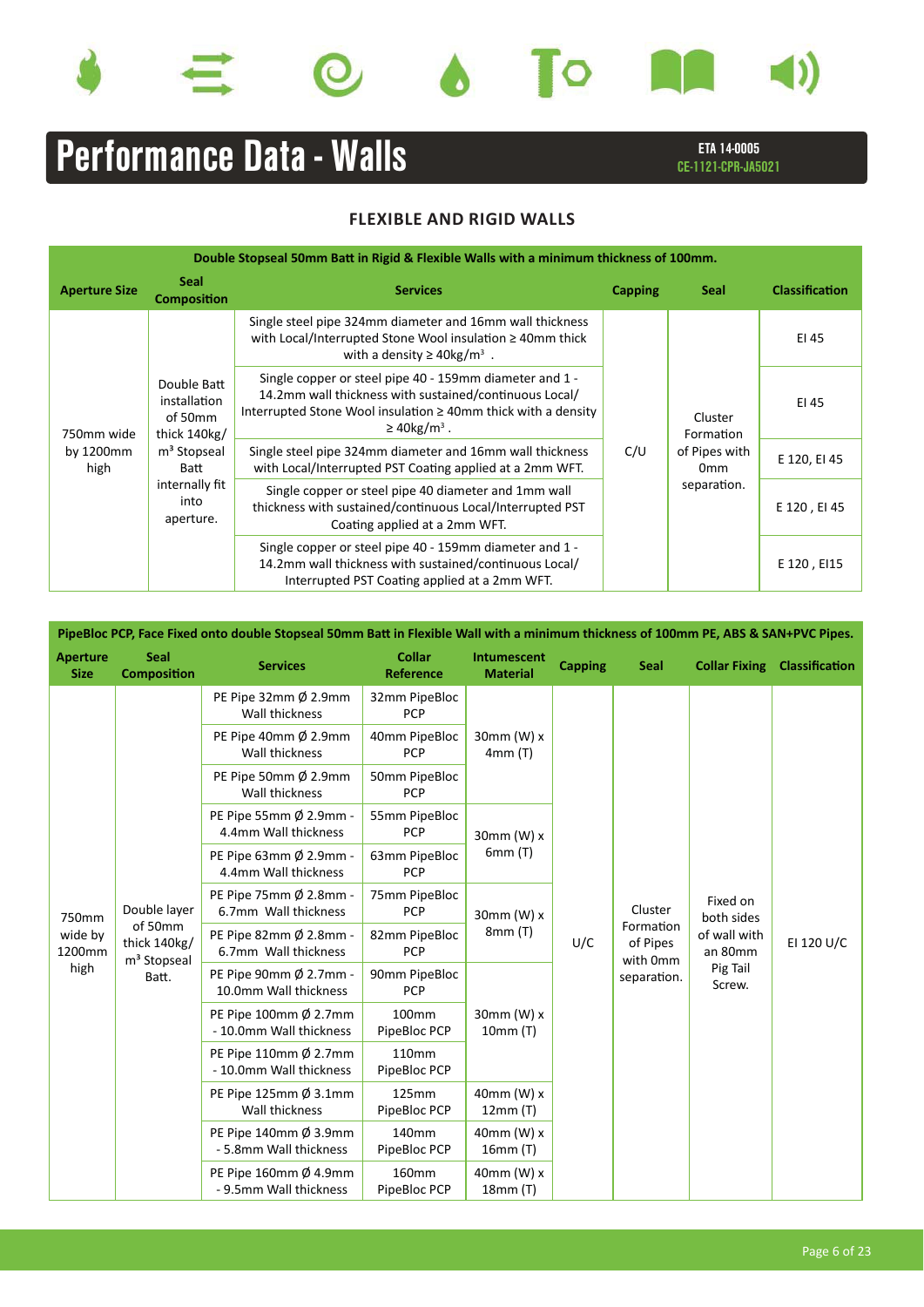









ETA 14-0005 CE-1121-CPR-JA5021

|                                | PipeBloc PCP, Face Fixed onto double Stopseal 50mm Batt in Flexible Wall with a minimum thickness of 100mm PP Pipes. |                                                            |                                   |                                |                |                                   |                         |                |  |  |  |         |                        |                    |  |
|--------------------------------|----------------------------------------------------------------------------------------------------------------------|------------------------------------------------------------|-----------------------------------|--------------------------------|----------------|-----------------------------------|-------------------------|----------------|--|--|--|---------|------------------------|--------------------|--|
| <b>Aperture</b><br><b>Size</b> | <b>Seal</b><br><b>Composition</b>                                                                                    | <b>Services</b>                                            | <b>Collar</b><br><b>Reference</b> | Intumescent<br><b>Material</b> | <b>Capping</b> | <b>Seal</b>                       | <b>Collar Fixing</b>    | Classification |  |  |  |         |                        |                    |  |
|                                |                                                                                                                      | PP Pipe 32mm Ø 2.9mm<br>Wall thickness                     | 32mm PipeBloc<br><b>PCP</b>       |                                |                |                                   |                         |                |  |  |  |         |                        |                    |  |
|                                |                                                                                                                      | PP Pipe 40mm $\emptyset$ 2.9mm<br>Wall thickness           | 40mm PipeBloc<br><b>PCP</b>       | 30mm (W) $x$<br>4mm(T)         |                |                                   |                         |                |  |  |  |         |                        |                    |  |
|                                |                                                                                                                      | PP Pipe 50mm $\emptyset$ 2.9mm<br>Wall thickness           | 50mm PipeBloc<br><b>PCP</b>       |                                |                |                                   |                         |                |  |  |  |         |                        |                    |  |
|                                |                                                                                                                      | PP Pipe 55mm Ø 2.9mm -<br>4.4mm Wall thickness             | 55mm PipeBloc<br><b>PCP</b>       | 30mm (W) $x$                   |                |                                   |                         |                |  |  |  |         |                        |                    |  |
|                                |                                                                                                                      | PP Pipe 63mm Ø 2.9mm -<br>4.4mm Wall thickness             | 63mm PipeBloc<br><b>PCP</b>       | 6mm(T)                         |                |                                   |                         |                |  |  |  |         |                        |                    |  |
| 750mm                          | Double layer                                                                                                         | PP Pipe 75mm Ø 2.8mm -<br>6.7mm Wall thickness             | 75mm PipeBloc<br><b>PCP</b>       | 30mm (W) x                     |                |                                   |                         |                |  |  |  | Cluster | Fixed on<br>both sides |                    |  |
| wide by<br>1200mm              | of 50mm<br>thick 140kg/<br>m <sup>3</sup> Stopseal                                                                   | PP Pipe 82mm Ø 2.8mm -<br>6.7mm Wall thickness             | 82mm PipeBloc<br><b>PCP</b>       | 8mm(T)                         | U/C            | Formation<br>of Pipes<br>with 0mm | of wall with<br>an 80mm | EI 120 U/C     |  |  |  |         |                        |                    |  |
| high                           | Batt.                                                                                                                | PP Pipe 90mm $\emptyset$ 2.7mm -<br>10.0mm Wall thickness  | 90mm PipeBloc<br><b>PCP</b>       | 30mm (W) $x$<br>10mm(T)        |                |                                   |                         |                |  |  |  |         | separation.            | Pig Tail<br>Screw. |  |
|                                |                                                                                                                      | PP Pipe 100mm $\emptyset$ 2.7mm<br>- 10.0mm Wall thickness | 100 <sub>mm</sub><br>PipeBloc PCP |                                |                |                                   |                         |                |  |  |  |         |                        |                    |  |
|                                |                                                                                                                      | PP Pipe 110mm $\emptyset$ 2.7mm<br>- 10.0mm Wall thickness | 110 <sub>mm</sub><br>PipeBloc PCP |                                |                |                                   |                         |                |  |  |  |         |                        |                    |  |
|                                |                                                                                                                      | PP Pipe 125mm $\emptyset$ 3.1mm<br>Wall thickness          | 125mm<br>PipeBloc PCP             | 40mm (W) x<br>12mm(T)          |                |                                   |                         |                |  |  |  |         |                        |                    |  |
|                                |                                                                                                                      | PP Pipe 140mm $\emptyset$ 3.5mm<br>- 8.0mm Wall thickness  | 140 <sub>mm</sub><br>PipeBloc PCP | 40mm (W) $x$<br>16mm (T)       |                |                                   |                         |                |  |  |  |         |                        |                    |  |
|                                |                                                                                                                      | PP Pipe 160mm $\emptyset$ 4.0mm<br>- 14.6mm Wall thickness | 160mm<br>PipeBloc PCP             | $40$ mm (W) x<br>18mm(T)       |                |                                   |                         |                |  |  |  |         |                        |                    |  |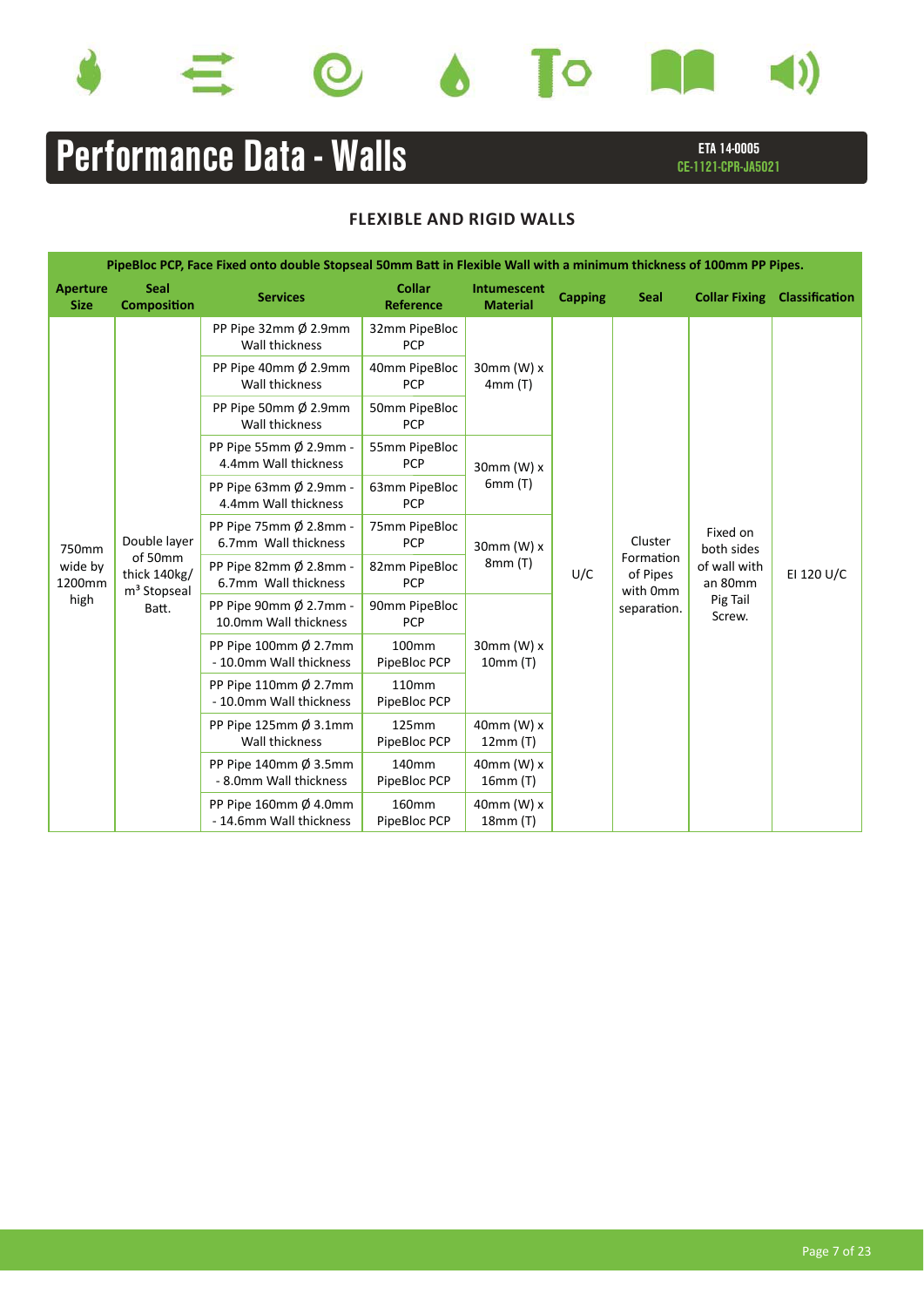









ETA 14-0005 CE-1121-CPR-JA5021

| PipeBloc PCP, Face Fixed onto double Stopseal 50mm Batt in Flexible Wall with a minimum thickness of 100mm PVC-U & PVC-C Pipes. |                                                                    |                                                               |                                   |                                |                |                                                     |                                     |                |  |  |
|---------------------------------------------------------------------------------------------------------------------------------|--------------------------------------------------------------------|---------------------------------------------------------------|-----------------------------------|--------------------------------|----------------|-----------------------------------------------------|-------------------------------------|----------------|--|--|
| <b>Aperture</b><br><b>Size</b>                                                                                                  | Seal<br><b>Composition</b>                                         | <b>Services</b>                                               | <b>Collar</b><br><b>Reference</b> | Intumescent<br><b>Material</b> | <b>Capping</b> | <b>Seal</b>                                         | <b>Collar Fixing</b>                | Classification |  |  |
|                                                                                                                                 |                                                                    | PVC Pipe 32mm Ø 1.8mm<br>Wall thickness                       | 32mm PipeBloc<br><b>PCP</b>       |                                |                |                                                     |                                     |                |  |  |
|                                                                                                                                 |                                                                    | PVC Pipe 40mm Ø 1.8mm<br>Wall thickness                       | 40mm PipeBloc<br><b>PCP</b>       | 30mm (W) x<br>4mm (T)          |                |                                                     |                                     |                |  |  |
|                                                                                                                                 |                                                                    | PVC Pipe 50mm Ø 1.8mm<br>Wall thickness                       | 50mm PipeBloc<br>PCP              |                                |                |                                                     |                                     |                |  |  |
|                                                                                                                                 |                                                                    | PVC Pipe 55mm Ø 2.3mm<br>- 3mm Wall thickness                 | 55mm PipeBloc<br><b>PCP</b>       | 30mm (W) x                     |                |                                                     |                                     | EI 120 U/C     |  |  |
|                                                                                                                                 |                                                                    | PVC Pipe 63mm Ø 2.3mm<br>- 3mm Wall thickness                 | 63mm PipeBloc<br><b>PCP</b>       | 6mm (T)                        |                | Cluster<br>Formation<br>U/C<br>of Pipes<br>with 0mm |                                     |                |  |  |
|                                                                                                                                 |                                                                    | PVC Pipe 75mm Ø 3.1mm<br>- 4.8mm Wall thickness               | 75mm PipeBloc<br><b>PCP</b>       | 30mm (W) x                     |                |                                                     |                                     |                |  |  |
| 750mm                                                                                                                           | Double layer<br>of 50mm<br>thick 140kg/<br>m <sup>3</sup> Stopseal | PVC Pipe 82mm Ø 3.1mm<br>- 4.8mm Wall thickness               | 82mm PipeBloc<br>PCP              | 8mm (T)                        |                |                                                     | Fixed on<br>both sides              |                |  |  |
| wide by<br>1200mm<br>high                                                                                                       |                                                                    | PVC Pipe 90mm Ø 4.2mm<br>- 7.4mm Wall thickness               | 90mm PipeBloc<br>PCP              |                                |                |                                                     | of wall with<br>an 80mm<br>Pig Tail |                |  |  |
|                                                                                                                                 | Batt.                                                              | PVC Pipe 100mm $\emptyset$<br>4.2mm - 7.4mm Wall<br>thickness | 100mm<br>PipeBloc PCP             | 30mm (W) x<br>10mm (T)         |                | separation.                                         | Screw.                              |                |  |  |
|                                                                                                                                 |                                                                    | PVC Pipe 110mm Ø<br>4.2mm - 7.4mm Wall<br>thickness           | 110mm<br>PipeBloc PCP             |                                |                |                                                     |                                     |                |  |  |
|                                                                                                                                 |                                                                    | PVC Pipe 125mm $\emptyset$ 6mm<br>Wall thickness              | 125mm<br>PipeBloc PCP             | 40mm (W) x<br>12mm(T)          |                |                                                     |                                     |                |  |  |
|                                                                                                                                 |                                                                    | PVC Pipe 140mm Ø<br>6.1mm - 7.5mm Wall<br>thickness           | 140mm<br>PipeBloc PCP             | 40mm (W) x<br>16mm(T)          |                |                                                     |                                     |                |  |  |
|                                                                                                                                 |                                                                    | PVC Pipe 160mm Ø<br>6.2mm - 9.5mm Wall<br>thickness           | 160mm<br>PipeBloc PCP             | $40$ mm $(W)$ x<br>18mm (T)    |                |                                                     |                                     |                |  |  |

| Flexible Wall with a minimum thickness of 100mm. |                                                                                                                                                                                                                                                                                                                                                                                                                                                                                                                                              |                                                            |         |                       |  |  |  |
|--------------------------------------------------|----------------------------------------------------------------------------------------------------------------------------------------------------------------------------------------------------------------------------------------------------------------------------------------------------------------------------------------------------------------------------------------------------------------------------------------------------------------------------------------------------------------------------------------------|------------------------------------------------------------|---------|-----------------------|--|--|--|
| Aperture<br><b>Size</b>                          | <b>Seal</b><br><b>Services</b><br><b>Composition</b>                                                                                                                                                                                                                                                                                                                                                                                                                                                                                         |                                                            | Capping | <b>Classification</b> |  |  |  |
| 1200mm x<br>1200mm                               | The aperture was sealed with two layers of 50mm<br>thick and a nominal density of 140kg/m <sup>3</sup> Stopseal Batt,                                                                                                                                                                                                                                                                                                                                                                                                                        | Electrical cables up to 21mm dia.                          |         |                       |  |  |  |
|                                                  | coated on the outer faces only, forming a 200mm wide                                                                                                                                                                                                                                                                                                                                                                                                                                                                                         | Electrical cables 33mm to 80mm dia.                        |         |                       |  |  |  |
|                                                  | 'frame' within the aperture. The batts were coated on<br>both faces with the spray coating referenced Stopseal<br>Ablative Coating. The batts were friction fitted into the<br>aperture and were sealed around their perimeter edges<br>and along the butt joints with Pyrocoustic Sealant. The<br>800mm x 800mm aperture within the Stopseal Batt was<br>sealed with nominal density 60kg/m <sup>3</sup> stone wool to a<br>depth of 100mm. This was then coated on each outer<br>face with Flexi-Coat coating brush applied to the face of | Cable Trays and Ladders.                                   |         |                       |  |  |  |
|                                                  |                                                                                                                                                                                                                                                                                                                                                                                                                                                                                                                                              | 100mm diameter bundle<br>telecommunication cable type "F". |         | EI 60                 |  |  |  |
|                                                  |                                                                                                                                                                                                                                                                                                                                                                                                                                                                                                                                              | Unsheathed electrical cables up to 17mm<br>dia.            | N/A     |                       |  |  |  |
|                                                  |                                                                                                                                                                                                                                                                                                                                                                                                                                                                                                                                              | Unsheathed electrical cables 18-24mm<br>dia.               |         |                       |  |  |  |
|                                                  | the batts. The Flexi-Coat coating is applied to a nominal                                                                                                                                                                                                                                                                                                                                                                                                                                                                                    | Steel or Copper Conduits up to 16mm.                       |         | E 60, EI 15           |  |  |  |
|                                                  | dry film thickness of 0.7mm.                                                                                                                                                                                                                                                                                                                                                                                                                                                                                                                 | Plastic conduits up to 16mm.                               |         | EI 60                 |  |  |  |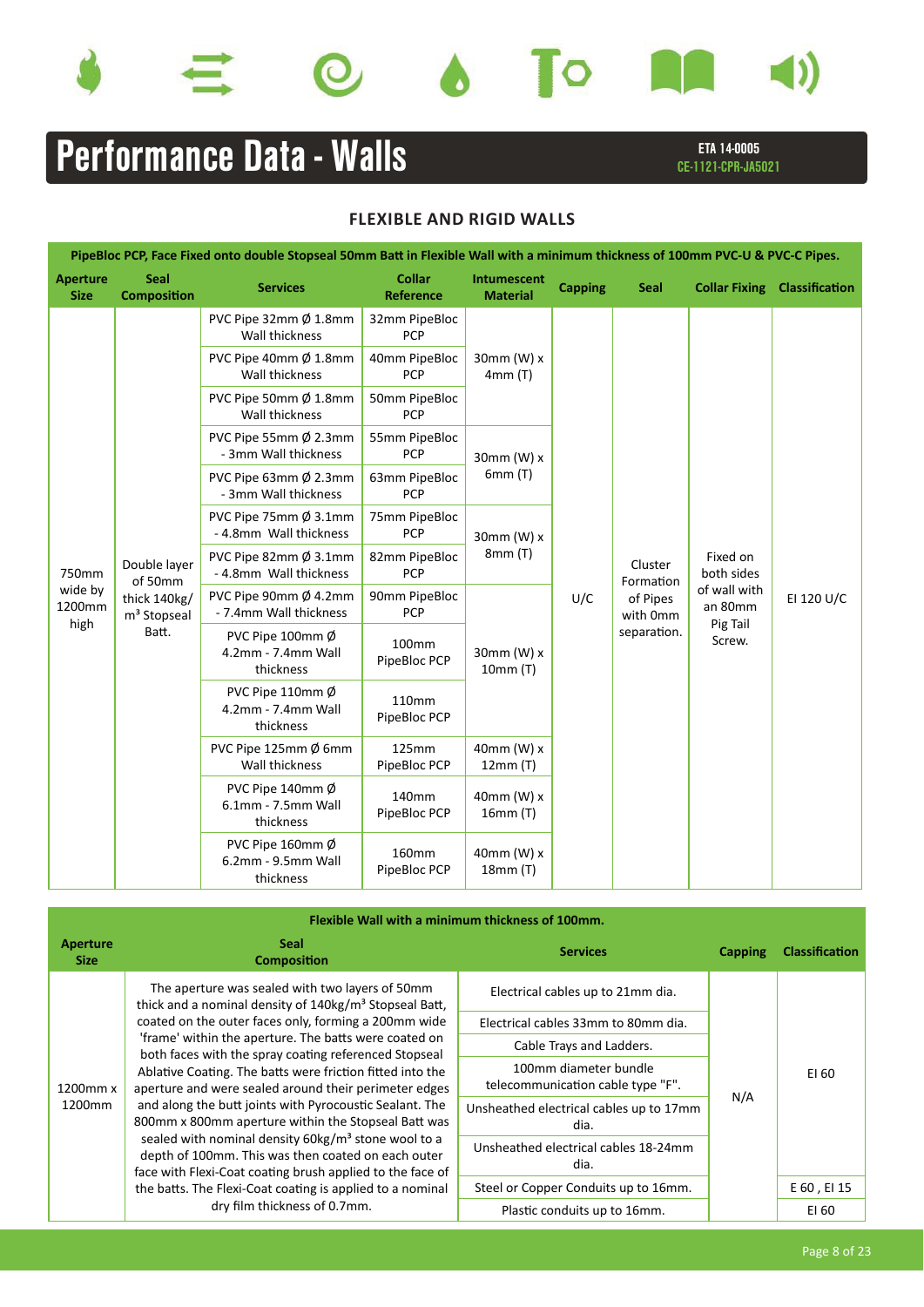









# ETA 14-0005 **Performance Data - Walls** ETA 14-0005

## **RIGID WALLS**

| Double Stopseal 60mm Batt in Rigid Walls with a minimum thickness of 150 mm. |                                                                                                                                                                                                                      |                                                             |                               |                |  |
|------------------------------------------------------------------------------|----------------------------------------------------------------------------------------------------------------------------------------------------------------------------------------------------------------------|-------------------------------------------------------------|-------------------------------|----------------|--|
| Aperture<br>size (mm)                                                        | <b>Seal composition</b>                                                                                                                                                                                              | Service(s)                                                  | <b>Position of service(s)</b> | Classification |  |
|                                                                              | Double layer of 60                                                                                                                                                                                                   | Electrical cables up to 21mm dia.                           |                               | EI 120         |  |
|                                                                              | mm thick $160 \text{ kg}$<br>m <sup>3</sup> Stopseal Batt.<br>Cables and cable<br>trays wrapped with<br>FSi P40/40 Stone<br>Wool Insulation<br>40mm thick, 40Kg/<br>$m3$ , 200mm long<br>interrupted at the<br>seal. | Electrical cables 22mm - 80mm dia.                          |                               | E120 EI90      |  |
|                                                                              |                                                                                                                                                                                                                      | Cable Trays and Ladders.                                    |                               | EI 120         |  |
| 730mm wide by<br>1200mm high                                                 |                                                                                                                                                                                                                      | 100 mm diameter bundle telecommunication<br>cable type "F". | 50mm edge min.                | EI 120         |  |
|                                                                              |                                                                                                                                                                                                                      | Unsheathed electrical cables up to 24mm dia.                |                               | EI 120         |  |

| Single Stopseal 50mm Batt in Rigid Walls with a minimum thickness of 150 mm. |                                                                                                                         |                                                                                                                                                           |                               |                       |  |
|------------------------------------------------------------------------------|-------------------------------------------------------------------------------------------------------------------------|-----------------------------------------------------------------------------------------------------------------------------------------------------------|-------------------------------|-----------------------|--|
| Aperture size (mm)                                                           | <b>Seal composition</b>                                                                                                 | Service(s)                                                                                                                                                | <b>Position of service(s)</b> | <b>Classification</b> |  |
|                                                                              |                                                                                                                         | Electrical cables up to 80mm dia.                                                                                                                         |                               | EI 60                 |  |
|                                                                              | Single layer of 50 mm<br>thick 140 kg/m <sup>3</sup>                                                                    | Cable Trays and Ladders.                                                                                                                                  |                               | EI 60                 |  |
|                                                                              | Stopseal Batt. Cables<br>and cable trays                                                                                | 100 mm diameter bundle telecommunication<br>cable type "F".                                                                                               |                               | EI 60                 |  |
| 600mm wide by<br>600mm high                                                  | wrapped with a<br>single layer of 6mm<br>thick FSi Thermal<br>Defense Wrap<br>300mm long<br>interrupted at the<br>seal. | Unsheathed electrical cables up to 24mm dia.                                                                                                              | 50mm edge min.                | EI 60                 |  |
|                                                                              | Single layer of 50<br>mm thick 140 kg/m <sup>3</sup><br>Stopseal Batt.                                                  | Steel or Copper Pipe 108mm dia, 1.5mm -<br>14.2mm Wall Thickness continuous/<br>interrupted 40mm stone wool insulation (min<br>$140$ Kg/m <sup>3</sup> ). |                               | E60 C/U EI45 C/U      |  |

| Single Stopseal 50mm Batt in Rigid Walls with a minimum thickness of 150mm.                 |                                                                         |                                 |                                                                                                      |                                       |                       |  |
|---------------------------------------------------------------------------------------------|-------------------------------------------------------------------------|---------------------------------|------------------------------------------------------------------------------------------------------|---------------------------------------|-----------------------|--|
| <b>Aperture Size</b>                                                                        | <b>Seal Composition</b>                                                 | <b>Services</b>                 | <b>Seal</b>                                                                                          | <b>Position of</b><br><b>Services</b> | <b>Classification</b> |  |
|                                                                                             | Single layer of 50mm<br>thick $140$ kg/m <sup>3</sup><br>Stopseal Batt. | *500mm perforated cable tray.   | 20mm gap above<br>penetration full 50mm<br>depth of the Stopseal<br>Batt filled with PyroPro<br>HPE. | 50mm edge<br>min.                     | E130                  |  |
|                                                                                             |                                                                         | *Electrical cables up to 21mmØ. |                                                                                                      |                                       |                       |  |
| $1100$ mm $x$<br>750mm                                                                      |                                                                         | * 'C1' Cable.                   |                                                                                                      |                                       | EI45                  |  |
|                                                                                             |                                                                         | * 'C2' Cable.                   |                                                                                                      |                                       |                       |  |
|                                                                                             |                                                                         | * 'C3' Cable.                   |                                                                                                      |                                       |                       |  |
| * All cables coated with 2mm DFT PST Coating 300mm along the cables both sides of the seal. |                                                                         |                                 |                                                                                                      |                                       |                       |  |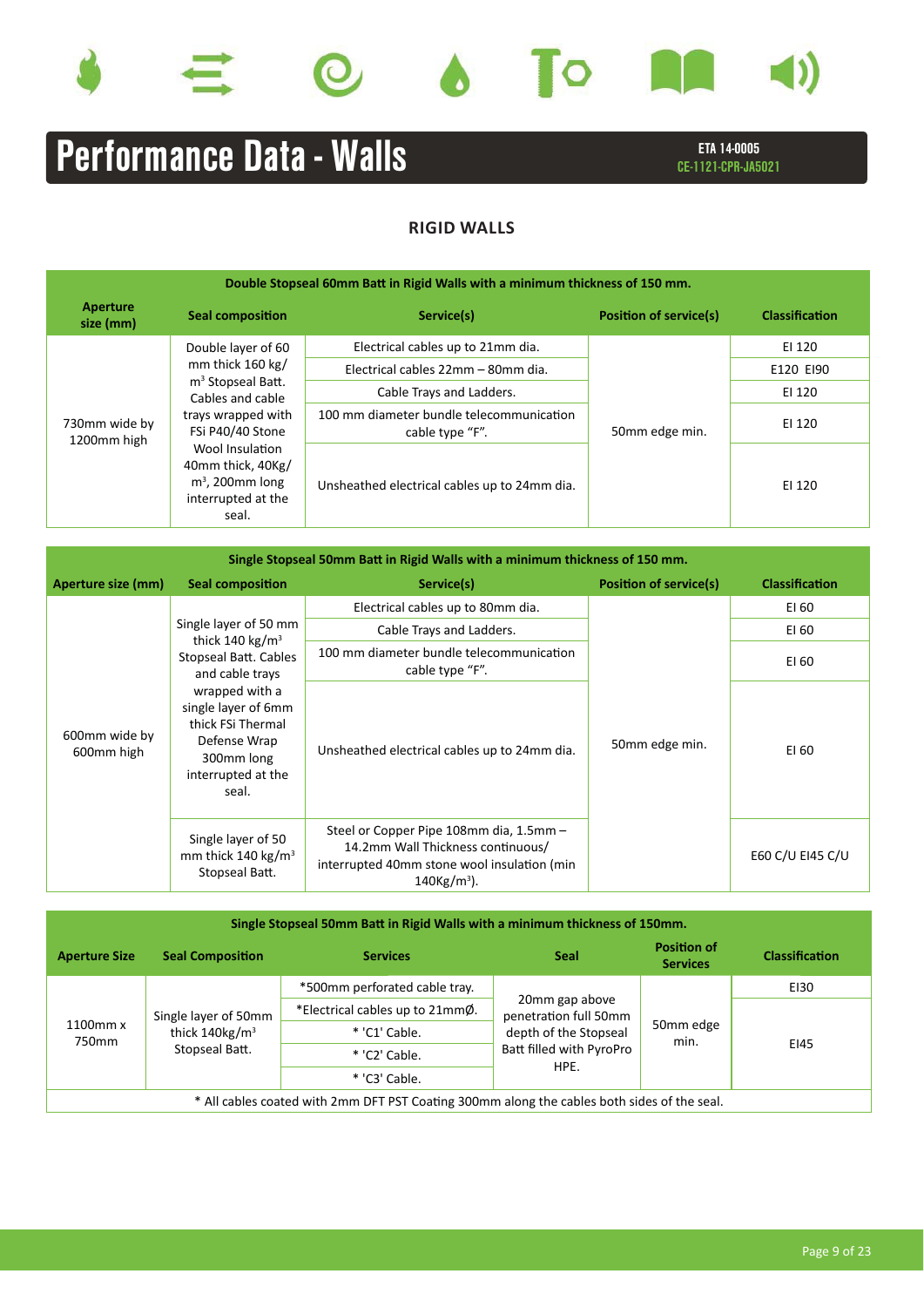









# ETA 14-0005 **Performance Data - Walls** Examplement CE-1121-CPR-JA5021

## **RIGID WALLS**

| Single Stopseal 50mm Batt in Rigid Walls with a minimum thickness of 150mm. |                                                                      |                                                                                      |                                                                                 |                                       |                       |  |
|-----------------------------------------------------------------------------|----------------------------------------------------------------------|--------------------------------------------------------------------------------------|---------------------------------------------------------------------------------|---------------------------------------|-----------------------|--|
| <b>Aperture Size</b>                                                        | <b>Seal Composition</b>                                              | <b>Services</b>                                                                      | <b>Seal</b>                                                                     | <b>Position of</b><br><b>Services</b> | <b>Classification</b> |  |
|                                                                             | Single layer of 50mm<br>thick 140kg/m <sup>3</sup><br>Stopseal Batt. | Uponor MLC (Multi-Layer<br>Composite) Pipe 40mm $\emptyset$ 4mm<br>wall thickness.   | 20mm gap full 50mm<br>depth of the Stopseal<br>Batt filled with<br>PyroPro HPE. |                                       | E45 U/C EI30 U/C      |  |
|                                                                             |                                                                      | Uponor MLC (Multi-Layer<br>Composite) Pipe 50mm Ø 4.5mm<br>wall thickness.           |                                                                                 | 50mm edge<br>min.                     |                       |  |
| 1100mm x                                                                    |                                                                      | Uponor MLC (Multi-Layer<br>Composite) Pipe 63mm $\emptyset$ 6mm<br>wall thickness.   |                                                                                 |                                       |                       |  |
| 750mm                                                                       |                                                                      | Uponor MLC (Multi-Layer<br>Composite) Pipe 75mm $\emptyset$ 7.5mm<br>wall thickness. |                                                                                 |                                       |                       |  |
|                                                                             |                                                                      | Uponor MLC (Multi-Layer<br>Composite) Pipe 90mm $\emptyset$ 8.5mm<br>wall thickness. |                                                                                 |                                       |                       |  |
|                                                                             |                                                                      | Uponor MLC (Multi-Layer<br>Composite) Pipe 110mm Ø 10mm<br>wall thickness.           |                                                                                 |                                       |                       |  |

| Single Stopseal 50mm Batt in Rigid Walls with a minimum thickness of 150mm. |                                                                         |                                                          |                                                                                 |                                       |                       |  |
|-----------------------------------------------------------------------------|-------------------------------------------------------------------------|----------------------------------------------------------|---------------------------------------------------------------------------------|---------------------------------------|-----------------------|--|
| <b>Aperture Size</b>                                                        | <b>Seal Composition</b>                                                 | <b>Services</b>                                          | <b>Seal</b>                                                                     | <b>Position of</b><br><b>Services</b> | <b>Classification</b> |  |
| 1100mm x<br>750mm                                                           | Single layer of 50mm<br>thick $140$ kg/m <sup>3</sup><br>Stopseal Batt. | PVC Pipe 50mm $\emptyset$ 2.4 - 7.4mm wall<br>thickness. | 20mm gap full 50mm<br>depth of the Stopseal<br>Batt filled with<br>PyroPro HPE. | 50mm edge<br>min.                     | EI45 U/C              |  |

| Single Stopseal 50mm Batt in Rigid Walls with a minimum thickness of 150mm. |                                                                         |                                                                 |                                       |                       |  |
|-----------------------------------------------------------------------------|-------------------------------------------------------------------------|-----------------------------------------------------------------|---------------------------------------|-----------------------|--|
| <b>Aperture Size</b>                                                        | <b>Seal Composition</b>                                                 | <b>Services</b>                                                 | <b>Position of</b><br><b>Services</b> | <b>Classification</b> |  |
| 1100mm x<br>750mm                                                           | Single layer of 50mm<br>thick $140$ kg/m <sup>3</sup><br>Stopseal Batt. | Copper/Steel Pipe 42mm Ø 1.2mm wall thickness.                  | 50mm edge min.                        | EI45 C/U              |  |
|                                                                             |                                                                         | Copper/Steel Pipe 42mm - 159mm Ø upto 14.2mm<br>wall thickness. | 50mm edge min.                        | EI15 C/U E45 C/U      |  |

| Double Stopseal 50mm Batt in Rigid Walls with a minimum thickness of 150 mm. |                                                                                                                                                                                                                      |                                                             |                               |                |  |
|------------------------------------------------------------------------------|----------------------------------------------------------------------------------------------------------------------------------------------------------------------------------------------------------------------|-------------------------------------------------------------|-------------------------------|----------------|--|
| <b>Aperture size</b><br>(mm)                                                 | <b>Seal composition</b>                                                                                                                                                                                              | Service(s)                                                  | <b>Position of service(s)</b> | Classification |  |
|                                                                              | Double layer of 50                                                                                                                                                                                                   | Electrical cables up to 21mm dia.                           |                               | EI 120         |  |
|                                                                              | mm thick $140 \text{ kg}$<br>m <sup>3</sup> Stopseal Batt.<br>Cables and cable<br>trays wrapped with<br>FSi P40/40 Stone<br>Wool Insulation<br>40mm thick, 40Kg/<br>$m3$ , 200mm long<br>interrupted at the<br>seal. | Electrical cables 22mm - 80mm dia.                          |                               | E120 EI90      |  |
|                                                                              |                                                                                                                                                                                                                      | Cable Trays and Ladders.                                    |                               | EI 120         |  |
| 730mm wide by<br>1200mm high                                                 |                                                                                                                                                                                                                      | 100 mm diameter bundle telecommunication<br>cable type "F". | 50mm edge min.                | EI 120         |  |
|                                                                              |                                                                                                                                                                                                                      | Unsheathed electrical cables up to 24mm dia.                |                               | EI 120         |  |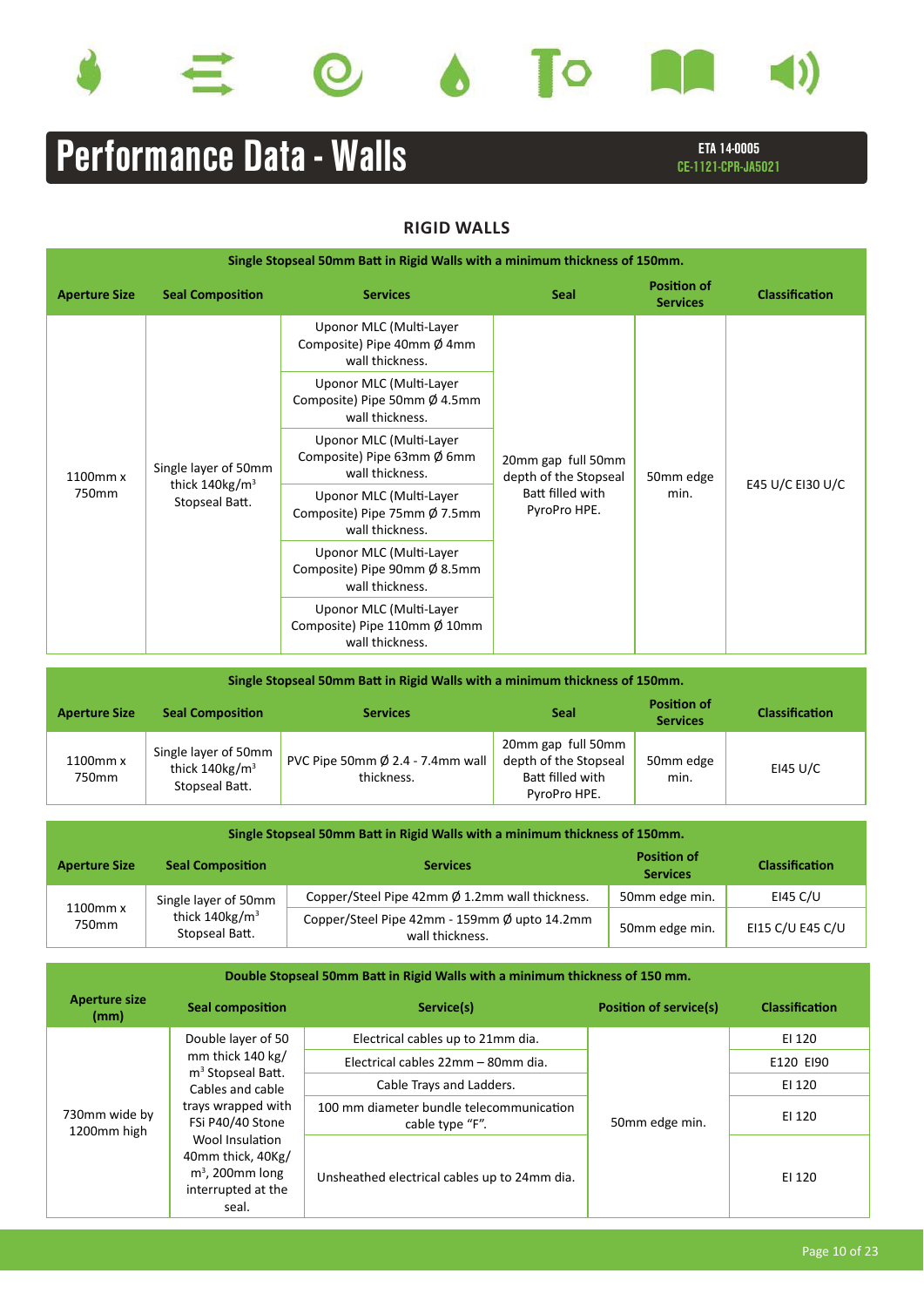







# ETA 14-0005 **Performance Data - Walls** Examplement CE-1121-CPR-JA5021

## **RIGID WALLS**

| Double Stopseal 50mm Batt in Rigid Walls with a minimum thickness of 150mm.              |                                                                            |                                 |                               |                             |                       |  |
|------------------------------------------------------------------------------------------|----------------------------------------------------------------------------|---------------------------------|-------------------------------|-----------------------------|-----------------------|--|
| <b>Aperture Size</b>                                                                     | <b>Seal</b><br><b>Composition</b>                                          | <b>Services</b>                 | <b>Seal</b>                   | <b>Position of Services</b> | <b>Classification</b> |  |
|                                                                                          |                                                                            | *500mm perforated cable tray.   | 20mm gap above                | 50mm edge min.              | EI120                 |  |
|                                                                                          | Double layer<br>of 50mm thick<br>$140$ kg/m <sup>3</sup><br>Stopseal Batt. | *Electrical cables up to 21mmØ. | penetration full              |                             | EI120                 |  |
| 1100mm x<br>750mm                                                                        |                                                                            | * 'C1' Cable.                   | 50mm depth of<br>the Stopseal |                             | EI120                 |  |
|                                                                                          |                                                                            | * 'C2' Cable.                   | Coated Batt filled            |                             | E120 EI90             |  |
|                                                                                          |                                                                            | * 'C3' Cable.                   | with PyroPro HPE.             |                             | EI120                 |  |
| All cables coated with 2mm DET PST Coating 300mm along the cables both sides of the seal |                                                                            |                                 |                               |                             |                       |  |

\* All cables coated with 2mm DFT PST Coating 300mm along the cables both sides of the seal.

| Double Stopseal 50mm Batt in Rigid Walls with a minimum thickness of 150mm. |                                                                            |                                                                         |                                                                                           |                             |                       |  |
|-----------------------------------------------------------------------------|----------------------------------------------------------------------------|-------------------------------------------------------------------------|-------------------------------------------------------------------------------------------|-----------------------------|-----------------------|--|
| <b>Aperture Size</b>                                                        | <b>Seal</b><br><b>Composition</b>                                          | <b>Services</b>                                                         | <b>Seal</b>                                                                               | <b>Position of Services</b> | <b>Classification</b> |  |
|                                                                             | Double layer<br>of 50mm thick<br>$140$ kg/m <sup>3</sup><br>Stopseal Batt. | Uponor MLC (Multi-Layer Composite)<br>Pipe 40mm Ø 4mm wall thickness.   |                                                                                           | 50mm edge min.              | EI120                 |  |
|                                                                             |                                                                            | Uponor MLC (Multi-Layer Composite)<br>Pipe 50mm Ø 4.5mm wall thickness. |                                                                                           |                             |                       |  |
| 1100mm x                                                                    |                                                                            | Uponor MLC (Multi-Layer Composite)<br>Pipe 63mm Ø 6mm wall thickness.   | 20mm gap full<br>50mm depth of<br>the Stopseal<br>Coated Batt filled<br>with PyroPro HPE. |                             |                       |  |
| 750mm                                                                       |                                                                            | Uponor MLC (Multi-Layer Composite)<br>Pipe 75mm Ø 7.5mm wall thickness. |                                                                                           |                             |                       |  |
|                                                                             |                                                                            | Uponor MLC (Multi-Layer Composite)<br>Pipe 90mm Ø 8.5mm wall thickness. |                                                                                           |                             |                       |  |
|                                                                             |                                                                            | Uponor MLC (Multi-Layer Composite)<br>Pipe 110mm Ø 10mm wall thickness. |                                                                                           |                             |                       |  |

| Double Stopseal 50mm Batt in Rigid Walls with a minimum thickness of 150mm. |                                                                            |                                                          |                                                                                                  |                             |                       |
|-----------------------------------------------------------------------------|----------------------------------------------------------------------------|----------------------------------------------------------|--------------------------------------------------------------------------------------------------|-----------------------------|-----------------------|
| <b>Aperture Size</b>                                                        | <b>Seal</b><br><b>Composition</b>                                          | <b>Services</b>                                          | <b>Seal</b>                                                                                      | <b>Position of Services</b> | <b>Classification</b> |
| 1100mm x<br>750mm                                                           | Double layer<br>of 50mm thick<br>$140$ kg/m <sup>3</sup><br>Stopseal Batt. | PVC Pipe 50mm $\emptyset$ 2.4 - 7.4mm wall<br>thickness. | 20mm gap full<br>50mm depth of<br>the Stopseal<br><b>Coated Batt filled</b><br>with PyroPro HPE. | 50mm edge min.              | EI120                 |

| Double Stopseal 50mm Batt in Rigid Walls with a minimum thickness of 150mm. |                                           |                                                                 |                             |                       |  |
|-----------------------------------------------------------------------------|-------------------------------------------|-----------------------------------------------------------------|-----------------------------|-----------------------|--|
| <b>Aperture Size</b>                                                        | <b>Seal</b><br><b>Composition</b>         | <b>Services</b>                                                 | <b>Position of Services</b> | <b>Classification</b> |  |
| 1100mm x<br>750mm                                                           | Double layer<br>of 50mm thick             | Copper/Steel Pipe 42mm Ø 1.2mm wall thickness.                  | 50mm edge min.              | E120 C/U EI60<br>C/U  |  |
| 1100mm x<br>750mm                                                           | $140$ kg/m <sup>3</sup><br>Stopseal Batt. | Copper/Steel Pipe 42mm - 159mm Ø upto 14.2mm wall<br>thickness. | 50mm edge min.              | E120 C/U EI30<br>C/U  |  |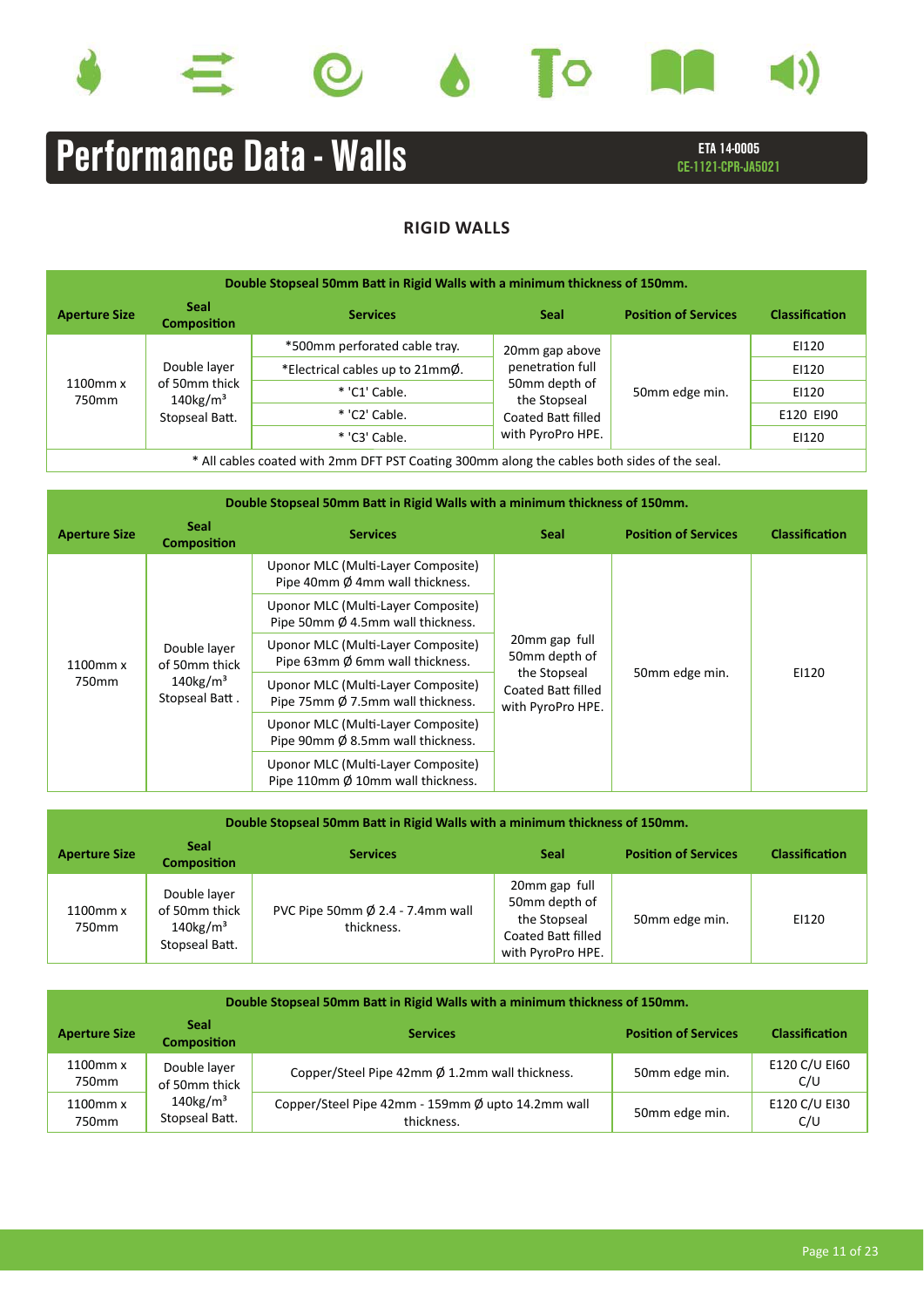



## Performance Data - Pattress CE-1121-CPR-JA5021

### **Substrates**

The walls shall be a minimum of **100mm thick**. Drywalls shall comprise a minimum of 2 layers of 'Type F' Gypsum board on both faces, with minimum 50mm studs. Masonry / Concrete walls shall have a minimum density for concrete or brick of 780kg/m<sup>3</sup> and for aerated concrete blocks of  $600\text{kg/m}^3$ . All walls shall have at least the same fire resistance as that required for the sealing system.

### **Service support requirements**

Services should be rigidly supported via steel angles, hangers or channels, not further than 400mm from the surface of the sealing system on both faces unless specified otherwise in the performance data.

### **Terminology**

Fire performance in accordance with EN1366-3, EN1366-4, Classification 13501-2:2007 + A1:2009, ETAG-026, Air Permeability EN1026, Sound EN10140. Fire resistance classes are: E = Integrity, the product can withstand the fire from the non-fire side, I =Insulation, the product can withstand the temperature travelling down the service, U/U = Uncapped inside and outside the furnace, U/C = Uncapped inside and Capped outside the furnace, C/U = Capped inside and Uncapped outside the furnace.

### **FLEXIBLE AND RIGID WALLS**

| Rigid & flexible walls with a minimum thickness of 75mm |                                                                                                                                                                                                          |                                                                  |                       |  |  |  |  |  |
|---------------------------------------------------------|----------------------------------------------------------------------------------------------------------------------------------------------------------------------------------------------------------|------------------------------------------------------------------|-----------------------|--|--|--|--|--|
| <b>Aperture Size (mm)</b>                               | <b>Seal Composition</b>                                                                                                                                                                                  | <b>Services</b>                                                  | <b>Classification</b> |  |  |  |  |  |
|                                                         |                                                                                                                                                                                                          | Cable basket $\leq 500$                                          |                       |  |  |  |  |  |
| 570 x 200                                               |                                                                                                                                                                                                          | 21mm Cable (95mm <sup>2</sup> )                                  |                       |  |  |  |  |  |
|                                                         | Pattress installati on of 50mm thick Stopseal Batt.<br>50mm overlap of batt onto substrate with fixings at<br>300mm centers. Pyrocousti c Sealant was applied to<br>substrate and all cut edges of batt. | Cat5 telecoom cable bunle (x20)                                  | EI 90                 |  |  |  |  |  |
|                                                         |                                                                                                                                                                                                          | Electrical cables up to $21$ mm ø                                |                       |  |  |  |  |  |
| 200 x 200                                               |                                                                                                                                                                                                          | 20mm diameter Adaptaflex SPL20<br>flexible conduit               |                       |  |  |  |  |  |
|                                                         |                                                                                                                                                                                                          | 20mm diameter Kopex KSU 316<br>stainless steel flexible conduit  |                       |  |  |  |  |  |
|                                                         |                                                                                                                                                                                                          | Cable tray $\leq 250$                                            |                       |  |  |  |  |  |
| 250 x 250                                               |                                                                                                                                                                                                          | Four FP 200 Gold (Fire alarm cable)<br>(7mm diameter red cables) |                       |  |  |  |  |  |

### **With exstended service supports up to 1000mm**

| Stopseal 50mm Batt both sides in Rigid & Flexible Walls with a minimum wall thickness of 100mm. |                                                                                                |                                                            |                |                       |  |  |  |  |
|-------------------------------------------------------------------------------------------------|------------------------------------------------------------------------------------------------|------------------------------------------------------------|----------------|-----------------------|--|--|--|--|
| <b>Aperture Size</b>                                                                            | <b>Seal Composition</b>                                                                        | <b>Services</b>                                            | <b>Capping</b> | <b>Classification</b> |  |  |  |  |
|                                                                                                 |                                                                                                | Electrical cables up to 21mm dia.                          |                | EI 120                |  |  |  |  |
|                                                                                                 | Pattress installation                                                                          | Electrical cables 33mm to 80mm dia.                        |                |                       |  |  |  |  |
| 750mm wide<br>by 1200mm                                                                         | of 50mm thick 140kg/<br>m <sup>3</sup> Stopseal Batt.<br>Cables and cable<br>tray wrapped with | Cable Trays and Ladders.                                   |                |                       |  |  |  |  |
|                                                                                                 |                                                                                                | 100mm diameter bundle telecommunication cable<br>type "F". | N/A            |                       |  |  |  |  |
| high                                                                                            | stone wool insulation                                                                          | Unsheathed electrical cables up to 17mm dia.               |                |                       |  |  |  |  |
|                                                                                                 | 40mm thick, $40\text{kg/m}^3$ ,<br>300mm long                                                  | Unsheathed electrical cables 18-24mm dia.                  |                |                       |  |  |  |  |
|                                                                                                 | interrupted at the seal.                                                                       | Steel or Copper Conduits up to 16mm.                       |                |                       |  |  |  |  |
|                                                                                                 |                                                                                                | Plastic conduits up to 16mm.                               |                |                       |  |  |  |  |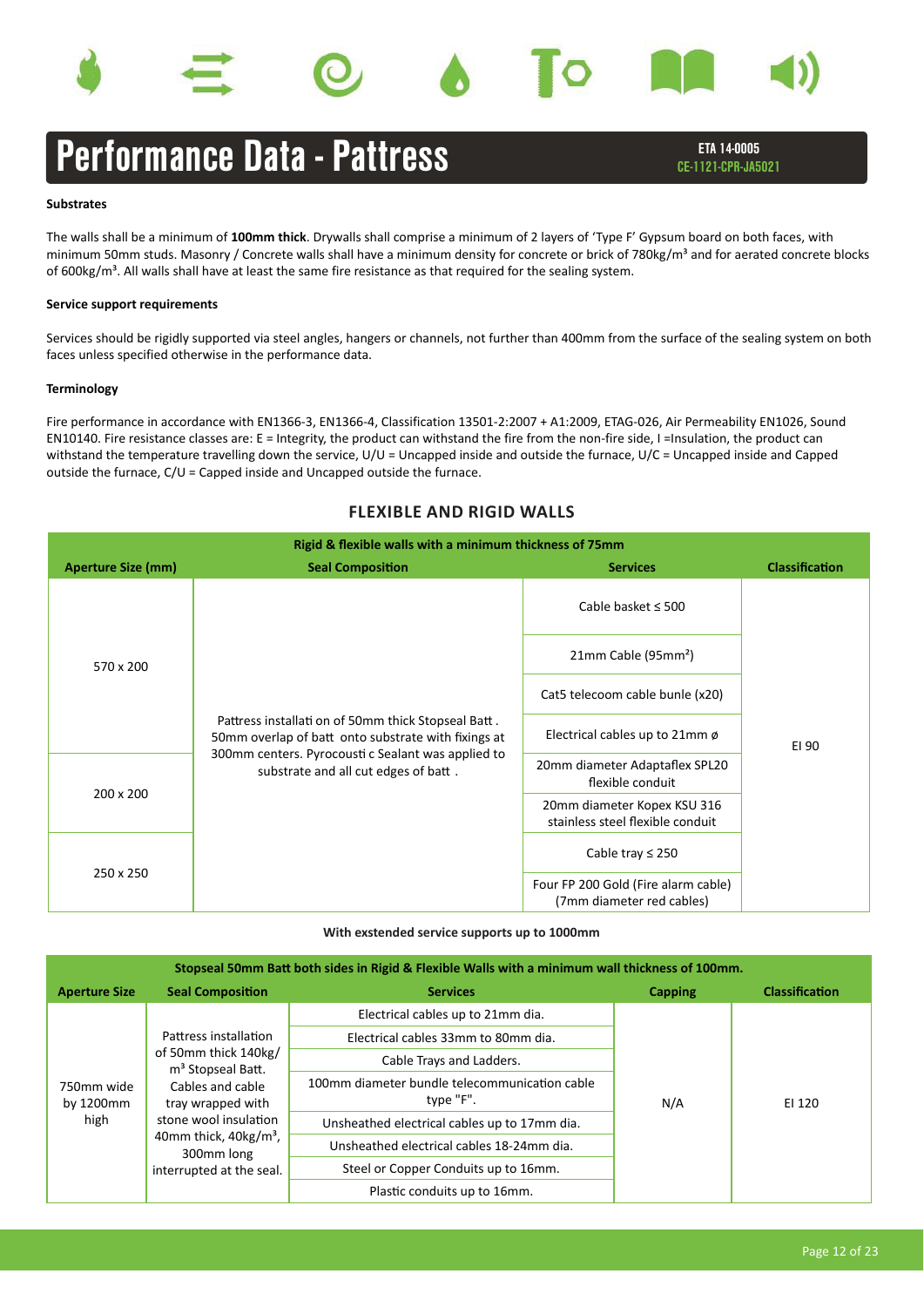







# ETA 14-0005 Performance Data - Pattress

|                                 | Stopseal 50mm Batt both sides in Rigid & Flexible Walls with a minimum wall thickness of 100mm. |                 |                       |  |  |  |  |  |  |
|---------------------------------|-------------------------------------------------------------------------------------------------|-----------------|-----------------------|--|--|--|--|--|--|
| <b>Aperture Size</b>            | <b>Seal Composition</b>                                                                         | <b>Services</b> | <b>Classification</b> |  |  |  |  |  |  |
| 750mm wide<br>by 1200mm<br>high | Pattress installation of 50mm thick 140kg/<br>m <sup>3</sup> Stopseal Batt.                     | Blank Seal.     | EI 120                |  |  |  |  |  |  |

| Stopseal 50mm Batt both sides in Rigid & Flexible Walls with a minimum wall thickness of 100mm. |                                                                             |                                                                                                                                                                |                |                                                                  |                       |  |  |  |
|-------------------------------------------------------------------------------------------------|-----------------------------------------------------------------------------|----------------------------------------------------------------------------------------------------------------------------------------------------------------|----------------|------------------------------------------------------------------|-----------------------|--|--|--|
| <b>Aperture Size</b>                                                                            | <b>Seal</b><br><b>Composition</b>                                           | <b>Services</b>                                                                                                                                                | <b>Capping</b> | <b>Seal</b>                                                      | <b>Classification</b> |  |  |  |
| 750mm wide<br>by 1200mm<br>high                                                                 | <b>Pattress</b>                                                             | Single copper or steel pipe 40 - 159mm diameter<br>and 1 - 14.2mm wall thickness with sustained/<br>continuous Elastomeric foam insulation 13 -<br>25mm thick. |                | 2 Layers of 2mm                                                  | E 120, EI 60          |  |  |  |
|                                                                                                 | installation<br>of 50mm<br>thick 140kg/<br>m <sup>3</sup> Stopseal<br>Batt. | Single copper or steel pipe 42mm diameter and<br>1mm wall thickness with sustained/continuous<br>Elastomeric foam insulation 13 - 25mm thick.                  | C/U            | thick 40mm wide<br>PipeBloc EL installed<br>within both Stopseal | EI 120                |  |  |  |
|                                                                                                 |                                                                             | Single copper or steel pipe 40 - 159mm diameter<br>and 1.2 - 14.2mm wall thickness with sustained/<br>continuous Elastomeric foam insulation 25mm<br>thick.    |                | Batts.                                                           | EI 90                 |  |  |  |

| Stopseal 50mm Batt both sides in Rigid & Flexible Walls with a minimum wall thickness of 100mm. |                                                             |                                                                                                                                                             |                |                                                                   |                       |  |  |  |
|-------------------------------------------------------------------------------------------------|-------------------------------------------------------------|-------------------------------------------------------------------------------------------------------------------------------------------------------------|----------------|-------------------------------------------------------------------|-----------------------|--|--|--|
| <b>Aperture Size</b>                                                                            | <b>Seal</b><br><b>Composition</b>                           | <b>Services</b>                                                                                                                                             | <b>Capping</b> | <b>Seal</b>                                                       | <b>Classification</b> |  |  |  |
| 750mm wide<br>by 1200mm<br>high                                                                 | Pattress<br>installation                                    | Single copper or steel pipe 40 - 108mm diameter<br>and 1 - 14.2mm wall thickness with sustained/<br>continuous Phenolic Foam insulation 25 - 40mm<br>thick. |                | 2 Layers of 2mm thick                                             | EI 90                 |  |  |  |
|                                                                                                 | of 50mm<br>thick 140kg/<br>m <sup>3</sup> Stopseal<br>Batt. | Single copper or steel pipe 42mm diameter and<br>1mm wall thickness with sustained/continuous<br>Phenolic Foam insulation 25 - 40mm thick.                  | C/U            | 40mm wide PipeBloc<br>EL installed within both<br>Stopseal Batts. | EI 120                |  |  |  |
|                                                                                                 |                                                             | Single copper or steel pipe 40 - 108mm diameter<br>and 1.2 - 14.2mm wall thickness with sustained/<br>continuous Phenolic Foam insulation 40mm thick.       |                |                                                                   | EI 120                |  |  |  |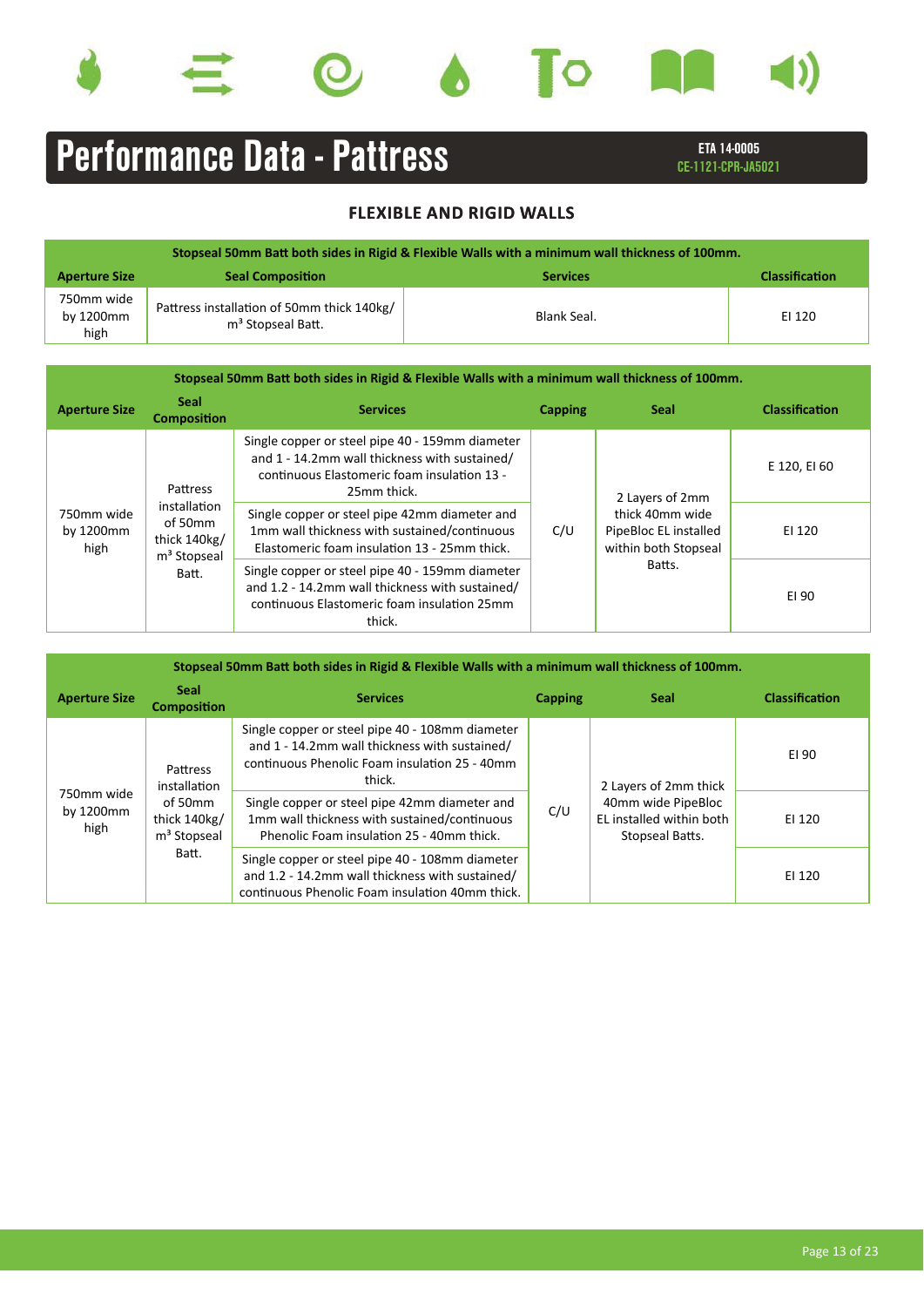









# ETA 14-0005 Performance Data - Pattress

| Stopseal 50mm Batt both sides in Rigid & Flexible Walls with a minimum wall thickness of 100mm. |                                                                                         |                                                                                                                                                                                                        |     |                                                              |                       |  |  |  |
|-------------------------------------------------------------------------------------------------|-----------------------------------------------------------------------------------------|--------------------------------------------------------------------------------------------------------------------------------------------------------------------------------------------------------|-----|--------------------------------------------------------------|-----------------------|--|--|--|
| <b>Aperture Size</b>                                                                            | <b>Seal</b><br><b>Composition</b>                                                       | <b>Capping</b><br><b>Services</b><br><b>Seal</b>                                                                                                                                                       |     |                                                              | <b>Classification</b> |  |  |  |
| 600mm wide<br>by $600$ mm<br>high                                                               | Pattress<br>installation<br>of 50mm<br>thick 140kg/<br>m <sup>3</sup> Stopseal<br>Batt. | Single copper or steel pipe 40 - 159mm diameter<br>and 1 - 14.2mm wall thickness with sustained/<br>continuous Glass wool insulation $\geq 25$ mm thick<br>with a density $\geq$ 30kg/m <sup>3</sup> . |     |                                                              | E 120, EI 90          |  |  |  |
|                                                                                                 |                                                                                         | Single copper or steel pipe 40mm diameter and<br>1mm wall thickness with sustained/continuous<br>Glass wool insulation $\geq$ 25mm thick with a density<br>$\geq$ 30kg/m <sup>3</sup> .                |     | <b>Cluster Formation</b><br>of Pipes with 0mm<br>separation. | EI 120                |  |  |  |
|                                                                                                 |                                                                                         | Single copper or steel pipe 40mm diameter and<br>1mm wall thickness with sustained/continuous<br>Stone wool insulation $\geq 25$ mm thick with a<br>density $\geq$ 30kg/m <sup>3</sup> .               | C/U |                                                              | EI 120                |  |  |  |
|                                                                                                 |                                                                                         | Single copper or steel pipe 40 - 159mm diameter<br>and 1 - 14.2mm wall thickness with sustained/<br>continuous Stone wool insulation $\geq 25$ mm thick<br>with a density $\geq$ 30kg/m <sup>3</sup> . |     |                                                              | E 120, EI 90          |  |  |  |

| PipeBloc PCP, Face Fixed onto Stopseal Batt in Flexible Wall with a minimum thickness of 100mm both sides, PE, ABS & SAN+PVC Pipes. |                                   |                                                  |                              |                                |                |                                                  |                                                                         |                       |  |
|-------------------------------------------------------------------------------------------------------------------------------------|-----------------------------------|--------------------------------------------------|------------------------------|--------------------------------|----------------|--------------------------------------------------|-------------------------------------------------------------------------|-----------------------|--|
| <b>Aperture</b><br><b>Size</b>                                                                                                      | <b>Seal</b><br><b>Composition</b> | <b>Services</b>                                  | <b>Collar Reference</b>      | Intumescent<br><b>Material</b> | <b>Capping</b> | <b>Seal</b>                                      | <b>Collar Fixing</b>                                                    | <b>Classification</b> |  |
|                                                                                                                                     |                                   | PE Pipe 32mm Ø 2.9mm<br>Wall thickness           | 32mm PipeBloc<br>PCP         |                                |                |                                                  |                                                                         |                       |  |
|                                                                                                                                     |                                   | PE Pipe 40mm Ø 2.9mm<br>Wall thickness           | 40mm PipeBloc<br>PCP         | $30$ mm $(W)$ x<br>4mm (T)     |                |                                                  |                                                                         |                       |  |
|                                                                                                                                     |                                   | PE Pipe 50mm Ø 2.9mm<br>Wall thickness           | 50mm PipeBloc<br><b>PCP</b>  |                                |                |                                                  |                                                                         |                       |  |
|                                                                                                                                     |                                   | PE Pipe 55mm Ø 2.9mm -<br>4.4mm Wall thickness   | 55mm PipeBloc<br><b>PCP</b>  | 30mm (W) $x$<br>6mm(T)         |                |                                                  |                                                                         |                       |  |
|                                                                                                                                     |                                   | PE Pipe 63mm Ø 2.9mm -<br>4.4mm Wall thickness   | 63mm PipeBloc<br><b>PCP</b>  |                                |                |                                                  |                                                                         |                       |  |
| 750mm                                                                                                                               | Pattress<br>installation          | PE Pipe 75mm Ø 2.8mm -<br>6.7mm Wall thickness   | 75mm PipeBloc<br>PCP         | 30mm (W) x<br>8mm (T)          |                | Cluster                                          | Fixed on<br>both sides<br>of wall with<br>an 80mm<br>Pig Tail<br>Screw. | EI 120 U/C            |  |
| wide by<br>1200mm                                                                                                                   | of 50mm<br>thick 140kg/           | PE Pipe 82mm Ø 2.8mm -<br>6.7mm Wall thickness   | 82mm PipeBloc<br><b>PCP</b>  |                                | U/C            | Formation<br>of Pipes<br>with 0mm<br>separation. |                                                                         |                       |  |
| high                                                                                                                                | m <sup>3</sup> Stopseal<br>Batt.  | PE Pipe 90mm Ø 2.7mm -<br>10.0mm Wall thickness  | 90mm PipeBloc<br><b>PCP</b>  |                                |                |                                                  |                                                                         |                       |  |
|                                                                                                                                     |                                   | PE Pipe 100mm Ø 2.7mm<br>- 10.0mm Wall thickness | 100mm PipeBloc<br>PCP        | 30mm (W) x<br>10mm (T)         |                |                                                  |                                                                         |                       |  |
|                                                                                                                                     |                                   | PE Pipe 110mm Ø 2.7mm<br>- 10.0mm Wall thickness | 110mm PipeBloc<br>PCP        |                                |                |                                                  |                                                                         |                       |  |
|                                                                                                                                     |                                   | PE Pipe 125mm Ø 3.1mm<br>Wall thickness          | 125mm PipeBloc<br>PCP        | $40$ mm $(W)$ x<br>12mm(T)     |                |                                                  |                                                                         |                       |  |
|                                                                                                                                     |                                   | PE Pipe 140mm Ø 3.9mm<br>- 5.8mm Wall thickness  | 140mm PipeBloc<br><b>PCP</b> | $40$ mm $(W)$ x<br>16mm(T)     |                |                                                  |                                                                         |                       |  |
|                                                                                                                                     |                                   | PE Pipe 160mm Ø 4.9mm<br>- 9.5mm Wall thickness  | 160mm PipeBloc<br>PCP        | 40mm (W) x<br>18mm(T)          |                |                                                  |                                                                         |                       |  |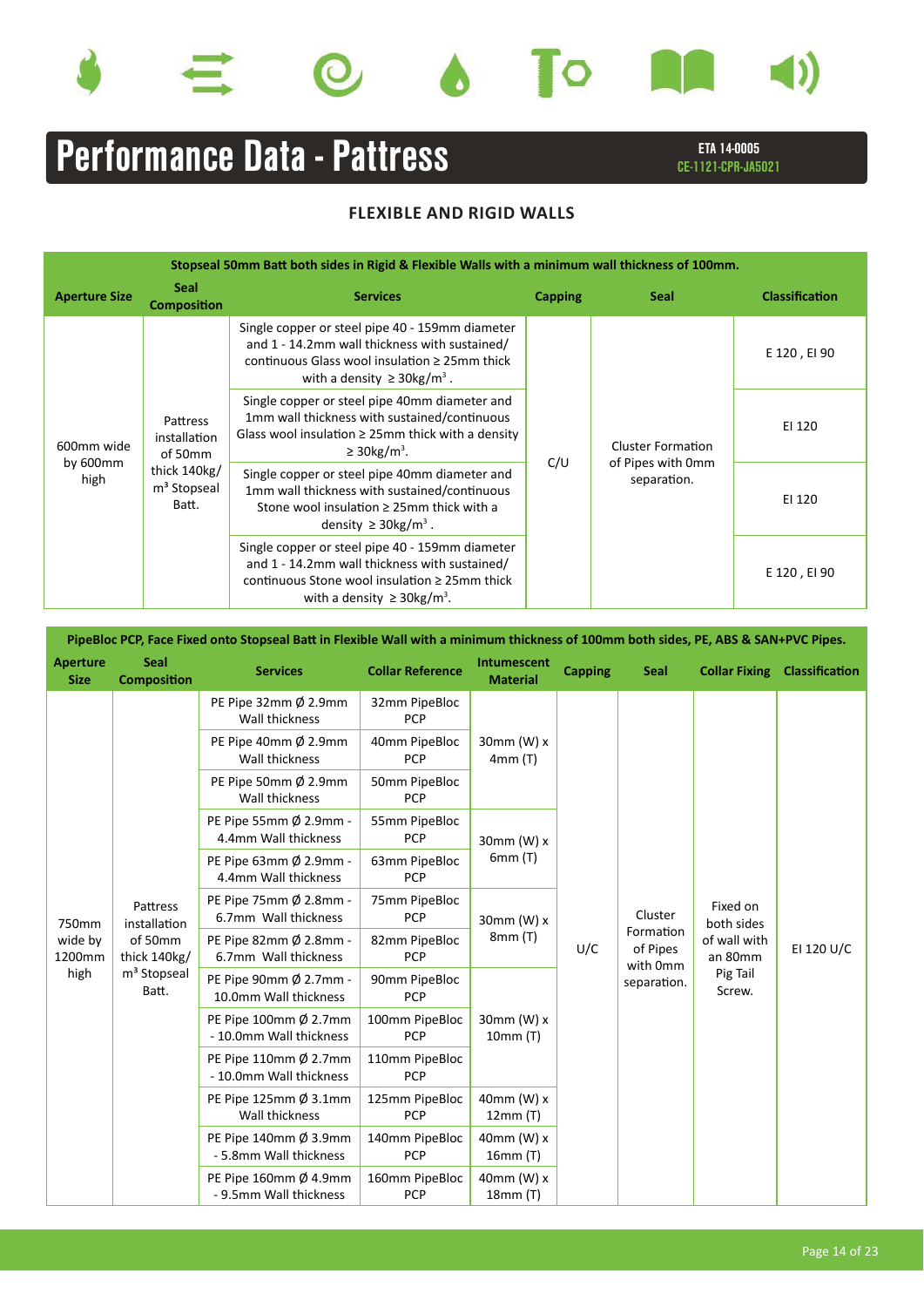









# Performance Data - Pattress

### ETA 14-0005 CE-1121-CPR-JA5021

| PipeBloc PCP, Face Fixed onto Stopseal Batt in Flexible Wall with a minimum thickness of 100mm both sides, PP Pipes. |                                   |                                                            |                                   |                                |                |                                                                    |                                                   |                |  |
|----------------------------------------------------------------------------------------------------------------------|-----------------------------------|------------------------------------------------------------|-----------------------------------|--------------------------------|----------------|--------------------------------------------------------------------|---------------------------------------------------|----------------|--|
| <b>Aperture</b><br><b>Size</b>                                                                                       | <b>Seal</b><br><b>Composition</b> | <b>Services</b>                                            | <b>Collar</b><br><b>Reference</b> | Intumescent<br><b>Material</b> | <b>Capping</b> | <b>Seal</b>                                                        | <b>Collar Fixing</b>                              | Classification |  |
|                                                                                                                      |                                   | PP Pipe 32mm $\emptyset$ 2.9mm<br>Wall thickness           | 32mm PipeBloc<br><b>PCP</b>       |                                |                |                                                                    |                                                   |                |  |
|                                                                                                                      |                                   | PP Pipe 40mm $\emptyset$ 2.9mm<br>Wall thickness           | 40mm PipeBloc<br><b>PCP</b>       | 30mm (W) $x$<br>4mm(T)         |                |                                                                    |                                                   | EI 120 U/C     |  |
|                                                                                                                      |                                   | PP Pipe 50mm Ø 2.9mm<br>Wall thickness                     | 50mm PipeBloc<br><b>PCP</b>       |                                |                | Cluster<br>Formation<br>U/C<br>of Pipes<br>with 0mm<br>separation. | Fixed on<br>both sides<br>of wall with<br>an 80mm |                |  |
|                                                                                                                      |                                   | PP Pipe 55mm Ø 2.9mm -<br>4.4mm Wall thickness             | 55mm PipeBloc<br><b>PCP</b>       | 30mm (W) x                     |                |                                                                    |                                                   |                |  |
|                                                                                                                      |                                   | PP Pipe 63mm Ø 2.9mm -<br>4.4mm Wall thickness             | 63mm PipeBloc<br><b>PCP</b>       | 6mm(T)                         |                |                                                                    |                                                   |                |  |
| 750mm                                                                                                                | Pattress<br>installation          | PP Pipe 75mm Ø 2.8mm -<br>6.7mm Wall thickness             | 75mm PipeBloc<br><b>PCP</b>       | 30mm (W) $x$<br>8mm (T)        |                |                                                                    |                                                   |                |  |
| wide by<br>1200mm                                                                                                    | of 50mm<br>thick 140kg/           | PP Pipe 82mm Ø 2.8mm -<br>6.7mm Wall thickness             | 82mm PipeBloc<br><b>PCP</b>       |                                |                |                                                                    |                                                   |                |  |
| high                                                                                                                 | m <sup>3</sup> Stopseal<br>Batt.  | PP Pipe 90mm Ø 2.7mm -<br>10.0mm Wall thickness            | 90mm PipeBloc<br><b>PCP</b>       |                                |                |                                                                    | Pig Tail<br>Screw.                                |                |  |
|                                                                                                                      |                                   | PP Pipe 100mm $\emptyset$ 2.7mm<br>- 10.0mm Wall thickness | 100 <sub>mm</sub><br>PipeBloc PCP | 30mm (W) $x$<br>10mm (T)       |                |                                                                    |                                                   |                |  |
|                                                                                                                      |                                   | PP Pipe 110mm $\emptyset$ 2.7mm<br>- 10.0mm Wall thickness | 110mm<br>PipeBloc PCP             |                                |                |                                                                    |                                                   |                |  |
|                                                                                                                      |                                   | PP Pipe 125mm $\emptyset$ 3.1mm<br>Wall thickness          | 125mm<br>PipeBloc PCP             | 40mm (W) x<br>12mm(T)          |                |                                                                    |                                                   |                |  |
|                                                                                                                      |                                   | PP Pipe 140mm Ø 3.5mm<br>- 8.0mm Wall thickness            | 140mm<br>PipeBloc PCP             | 40mm (W) $x$<br>16mm(T)        |                |                                                                    |                                                   |                |  |
|                                                                                                                      |                                   | PP Pipe 160mm $\emptyset$ 4.0mm<br>- 14.6mm Wall thickness | 160mm<br>PipeBloc PCP             | $40$ mm $(W)$ x<br>18mm(T)     |                |                                                                    |                                                   |                |  |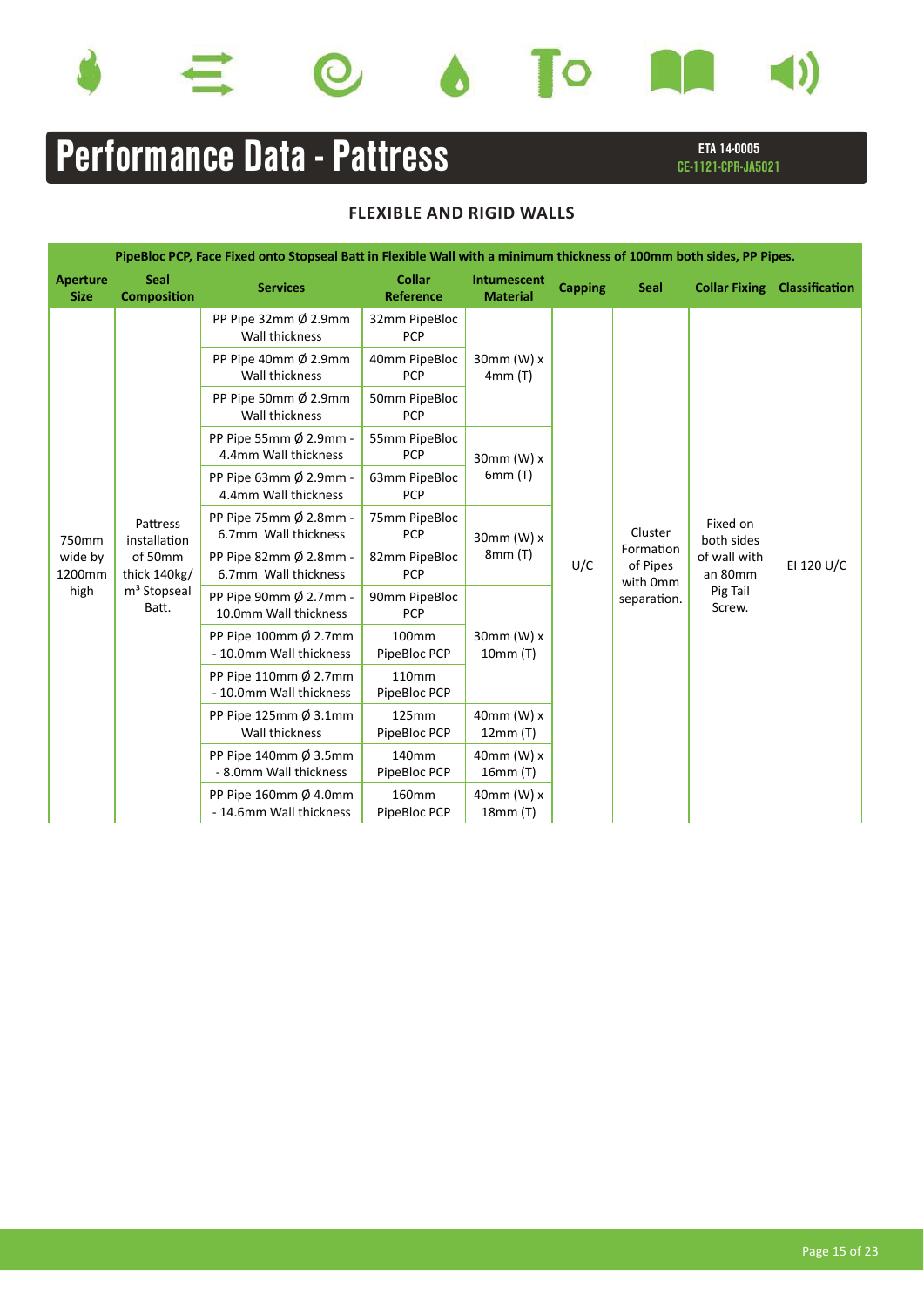









# Performance Data - Pattress

### ETA 14-0005 CE-1121-CPR-JA5021

## **FLEXIBLE AND RIGID WALLS**

| PipeBloc PCP, Face Fixed onto Stopseal Batt in Flexible Wall with a minimum thickness of 100mm both sides, PVC-U & PVC-C Pipes. |                                   |                                                            |                                   |                                |                |                                                             |                         |                       |  |
|---------------------------------------------------------------------------------------------------------------------------------|-----------------------------------|------------------------------------------------------------|-----------------------------------|--------------------------------|----------------|-------------------------------------------------------------|-------------------------|-----------------------|--|
| <b>Aperture</b><br><b>Size</b>                                                                                                  | <b>Seal</b><br><b>Composition</b> | <b>Services</b>                                            | <b>Collar</b><br><b>Reference</b> | Intumescent<br><b>Material</b> | <b>Capping</b> | <b>Seal</b>                                                 | <b>Collar Fixing</b>    | <b>Classification</b> |  |
|                                                                                                                                 |                                   | PVC Pipe 32mm Ø 1.8mm<br>Wall thickness                    | 32mm<br>PipeBloc PCP              |                                |                |                                                             |                         |                       |  |
|                                                                                                                                 |                                   | PVC Pipe 40mm Ø 1.8mm<br>Wall thickness                    | 40 <sub>mm</sub><br>PipeBloc PCP  | 30mm (W) x<br>4mm(T)           |                |                                                             |                         | EI 120 U/C            |  |
|                                                                                                                                 |                                   | PVC Pipe 50mm Ø 1.8mm<br>Wall thickness                    | 50 <sub>mm</sub><br>PipeBloc PCP  |                                |                | Cluster<br>Formation<br>of Pipes<br>with 0mm<br>separation. |                         |                       |  |
|                                                                                                                                 |                                   | PVC Pipe 55mm Ø 2.3mm -<br>3mm Wall thickness              | 55mm<br>PipeBloc PCP              | 30mm (W) x                     |                |                                                             |                         |                       |  |
|                                                                                                                                 |                                   | PVC Pipe 63mm Ø 2.3mm -<br>3mm Wall thickness              | 63 <sub>mm</sub><br>PipeBloc PCP  | 6mm (T)                        |                |                                                             |                         |                       |  |
| 750mm                                                                                                                           | Pattress<br>installation          | PVC Pipe 75mm $\emptyset$ 3.1mm -<br>4.8mm Wall thickness  | 75 <sub>mm</sub><br>PipeBloc PCP  | 30mm (W) x<br>8mm(T)           |                |                                                             | Fixed on<br>both sides  |                       |  |
| wide by<br>1200mm                                                                                                               | of 50mm<br>thick 140kg/           | PVC Pipe 82mm $\emptyset$ 3.1mm -<br>4.8mm Wall thickness  | 82mm<br>PipeBloc PCP              |                                | U/C            |                                                             | of wall with<br>an 80mm |                       |  |
| high                                                                                                                            | m <sup>3</sup> Stopseal<br>Batt.  | PVC Pipe 90mm Ø 4.2mm -<br>7.4mm Wall thickness            | 90 <sub>mm</sub><br>PipeBloc PCP  |                                |                |                                                             | Pig Tail<br>Screw.      |                       |  |
|                                                                                                                                 |                                   | PVC Pipe 100mm Ø 4.2mm -<br>7.4mm Wall thickness           | 100 <sub>mm</sub><br>PipeBloc PCP | 30mm (W) x<br>10mm(T)          |                |                                                             |                         |                       |  |
|                                                                                                                                 |                                   | PVC Pipe 110mm $\emptyset$ 4.2mm -<br>7.4mm Wall thickness | 110mm<br>PipeBloc PCP             |                                |                |                                                             |                         |                       |  |
|                                                                                                                                 |                                   | PVC Pipe 125mm $\emptyset$ 6mm<br>Wall thickness           | 125mm<br>PipeBloc PCP             | 40mm (W) x<br>12mm(T)          |                |                                                             |                         |                       |  |
|                                                                                                                                 |                                   | PVC Pipe 140mm Ø 6.1mm -<br>7.5mm Wall thickness           | 140mm<br>PipeBloc PCP             | 40mm (W) x<br>16mm (T)         |                |                                                             |                         |                       |  |
|                                                                                                                                 |                                   | PVC Pipe 160mm Ø 6.2mm -<br>9.5mm Wall thickness           | 160mm<br>PipeBloc PCP             | $40$ mm $(W)$ x<br>18mm(T)     |                |                                                             |                         |                       |  |

PipeBloc PWP, Installed into Stopseal Batt in Flexible Wall with a minimum thickness of 100mm both sides.

| Aperture<br><b>Size</b> | <b>Seal Composition</b>                | <b>Services</b>                                         | Pipewrap<br>Reference | Intumescent<br><b>Material</b> | <b>Capping</b> | <b>Seal</b>                   | <b>Classification</b> |
|-------------------------|----------------------------------------|---------------------------------------------------------|-----------------------|--------------------------------|----------------|-------------------------------|-----------------------|
| 600mm x                 | Pattress installation<br>of 50mm thick | 40mm (1.8mm - 3.7mm<br>wall thickness) PVC-U,<br>PVC-C  | PipeBloc PWP<br>40    | $2mm - 40mm$<br>width x 2      |                | Cluster<br>Formation of       |                       |
| 600 <sub>mm</sub>       | 140kg/m <sup>3</sup> Stopseal<br>Batt. | 200mm (7.7mm - 9.6mm<br>wall thickness) PVC-U,<br>PVC-C | PipeBloc PWP<br>200   | 10mm - 40mm<br>width x 2       | U/C            | Pipes with 0mm<br>separation. | EI 60                 |

|                         | PipeBloc PWP, Installed into Stopseal Batt in Flexible Wall with a minimum thickness of 100mm both sides. |                                                                |                       |                                |                |                               |                       |  |  |
|-------------------------|-----------------------------------------------------------------------------------------------------------|----------------------------------------------------------------|-----------------------|--------------------------------|----------------|-------------------------------|-----------------------|--|--|
| Aperture<br><b>Size</b> | <b>Seal Composition</b>                                                                                   | <b>Services</b>                                                | Pipewrap<br>Reference | Intumescent<br><b>Material</b> | <b>Capping</b> | <b>Seal</b>                   | <b>Classification</b> |  |  |
| $600$ mm $x$            | Pattress installation<br>of 50mm thick                                                                    | 40mm (2.9mm - 4.6mm<br>wall thickness) PE, ABS &<br>SAN+PVC    | PipeBloc PWP<br>40    | $2mm - 40mm$<br>width $x$ 2    |                | Cluster<br>Formation of       |                       |  |  |
| 600mm                   | 140kg/m <sup>3</sup> Stopseal<br>Batt.                                                                    | 200mm (11.9mm - 18.4mm<br>wall thickness) PE, ABS &<br>SAN+PVC | PipeBloc PWP<br>200   | 10mm - 40mm<br>width $x$ 2     | U/C            | Pipes with 0mm<br>separation. | EI 60                 |  |  |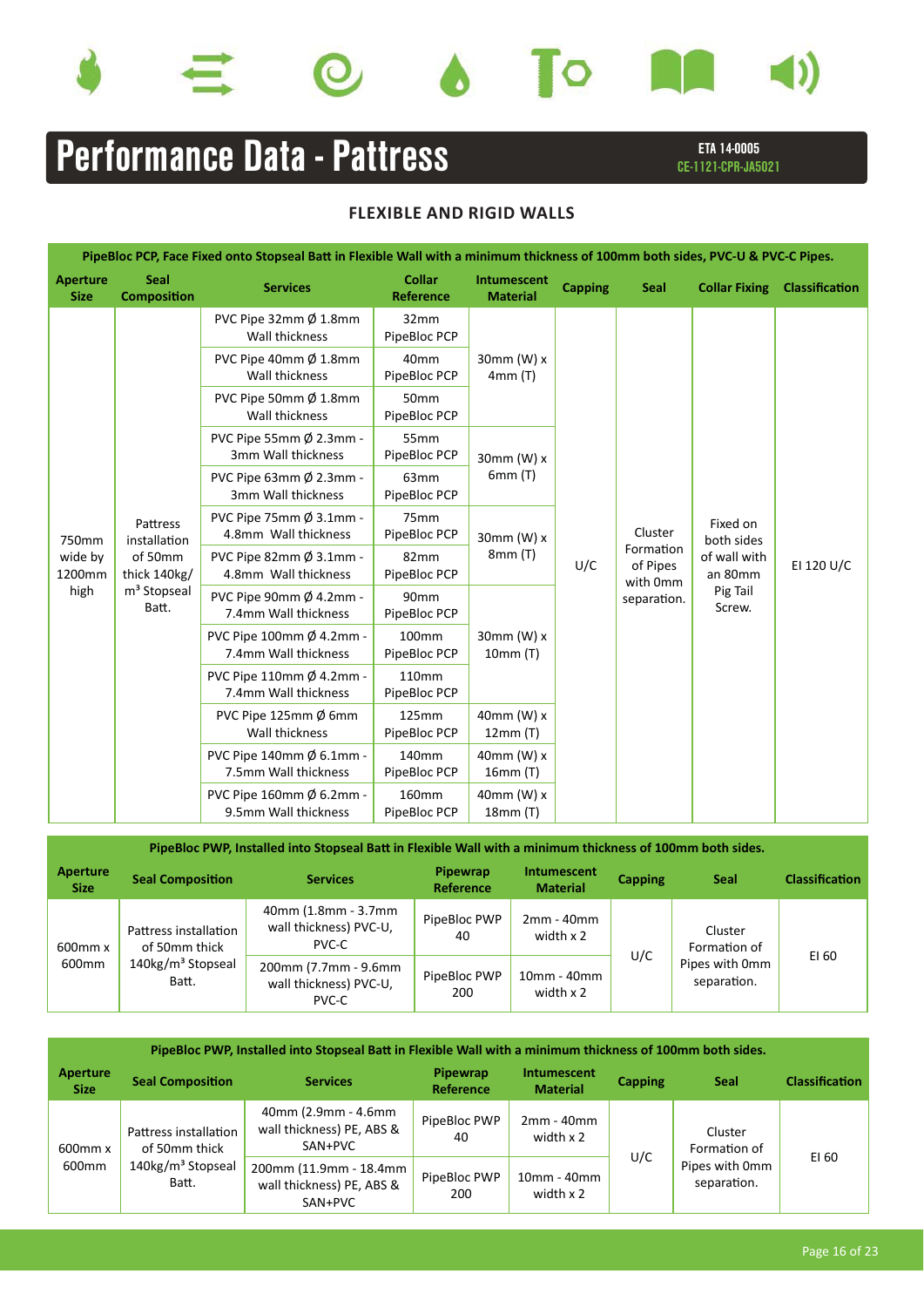







# Performance Data - Pattress

ETA 14-0005 CE-1121-CPR-JA5021

|                  |                                        | PipeBloc PWP, Installed into Stopseal Batt in Flexible Wall with a minimum thickness of 100mm both sides. |                       |                                |                |                               |                       |
|------------------|----------------------------------------|-----------------------------------------------------------------------------------------------------------|-----------------------|--------------------------------|----------------|-------------------------------|-----------------------|
| Aperture<br>Size | <b>Seal Composition</b>                | <b>Services</b>                                                                                           | Pipewrap<br>Reference | Intumescent<br><b>Material</b> | <b>Capping</b> | <b>Seal</b>                   | <b>Classification</b> |
| $600$ mm $x$     | Pattress installation<br>of 50mm thick | 40mm (2.9mm - 6.9mm<br>wall thickness) PP Pipes                                                           | PipeBloc PWP<br>40    | $2mm - 40mm$<br>width x 2      | U/C            | Cluster<br>Formation of       | EI 60                 |
| 600mm            | 140kg/m <sup>3</sup> Stopseal<br>Batt. | 200mm (4.9mm - 18.2mm<br>wall thickness) PP Pipes                                                         | PipeBloc PWP<br>200   | 10mm - 40mm<br>width $x$ 2     |                | Pipes with 0mm<br>separation. |                       |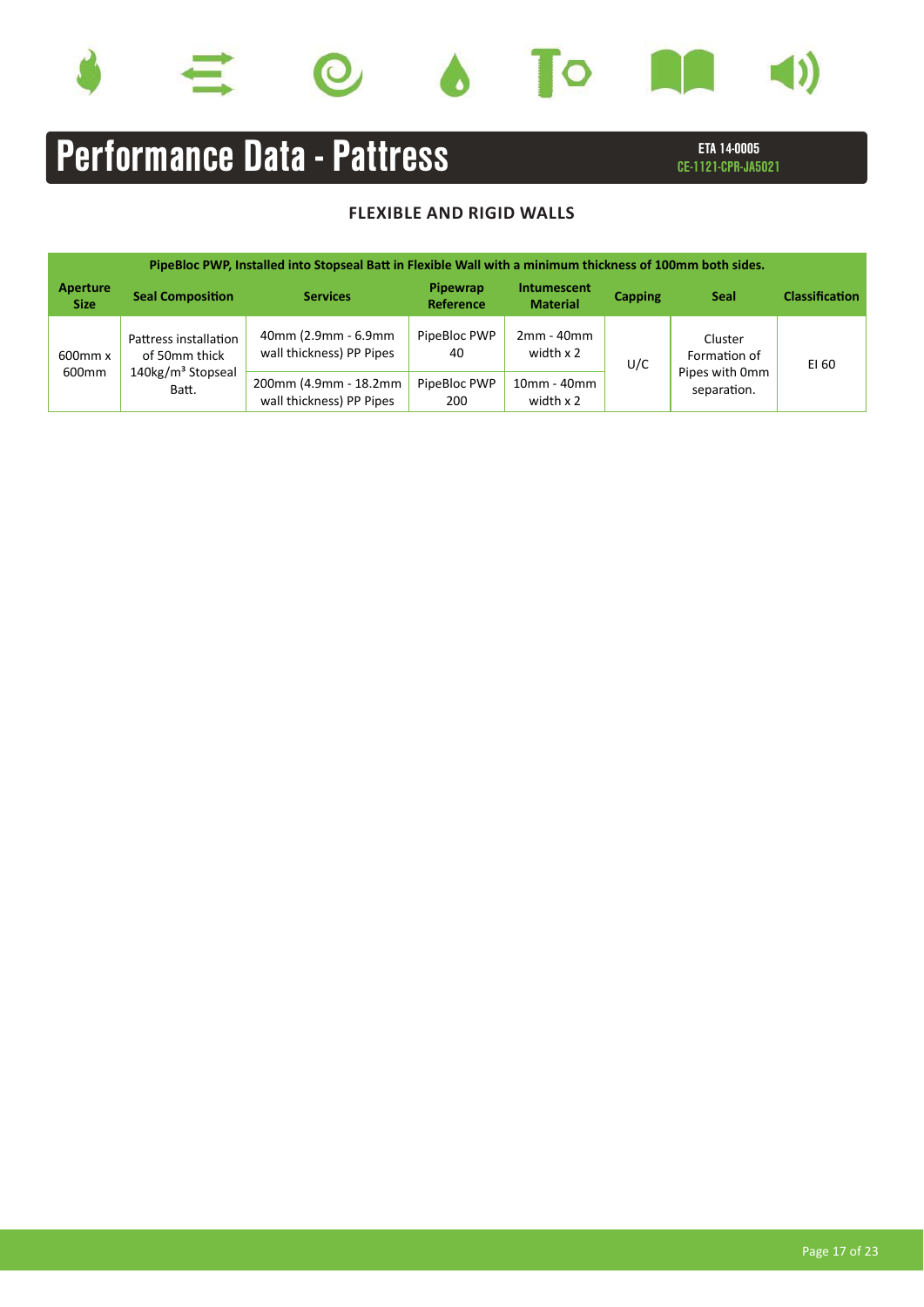









## Performance Data - Floors

ETA 14-0005 CE-1121-CPR-JA5021

### **Substrates**

The floors shall be a minimum of 150mm thick. Masonary / Concrete floors shall have a minimum density for concrete or brick of 780kg/m<sup>3</sup> and for aerated concrete blocks of 600kg/m<sup>3</sup>. All floors shall have at least the same fire rating as that required for the sealing system.

### **Service support requirements**

Services should be rigidly supported via steel angles, hangers or channels, not further than 400mm from the surface of the sealing system on both faces unless specified otherwise in the performance data.

### **Terminology**

Fire performance in accordance with EN1366-3, EN1366-4, Classification 13501-2:2007 + A1:2009, ETAG-026, Air Permeability EN1026, Sound EN10140. Fire resistance classes are: E = Integrity, the product can withstand the fire from the non-fire side, I =Insulation, the product can withstand the temperature travelling down the service, U/U = Uncapped inside and outside the furnace, U/C = Uncapped inside and Capped outside the furnace, C/U = Capped inside and Uncapped outside the furnace.

### **RIGID FLOOR**

| Single Stopseal 50mm Batt in Rigid Floors with a minimum thickness of 150 mm. |                                                                            |            |                               |                       |  |
|-------------------------------------------------------------------------------|----------------------------------------------------------------------------|------------|-------------------------------|-----------------------|--|
| Aperture size                                                                 | <b>Seal composition</b>                                                    | Service(s) | <b>Position of service(s)</b> | <b>Classification</b> |  |
| 1600mm wide<br>by 700mm long                                                  | Single layer of 50 mm thick 140 kg/m <sup>3</sup> Stopseal<br>Coated Batt. | Blank seal | N/A                           | EI 60                 |  |

| Double Stopseal 50mm Batt in Rigid Floors with a minimum thickness of 150mm.                |                                                                   |                                                  |                                                                     |                                       |                       |
|---------------------------------------------------------------------------------------------|-------------------------------------------------------------------|--------------------------------------------------|---------------------------------------------------------------------|---------------------------------------|-----------------------|
| <b>Aperture Size</b>                                                                        | <b>Seal Composition</b>                                           | <b>Services</b>                                  | <b>Seal</b>                                                         | <b>Position of</b><br><b>Services</b> | <b>Classification</b> |
| 1100mm x<br>750mm                                                                           | Double layer of 50mm thick 140kg/m <sup>3</sup><br>Stopseal Batt. | *500mm<br>perforated<br>cable tray.              | 20mm gap above<br>penetration full<br>50mm depth of<br>the Stopseal | 50mm edge min.                        | EI120                 |
|                                                                                             |                                                                   | *Electrical<br>cables up to<br>21mm <sub>o</sub> |                                                                     |                                       | E120 EI90             |
|                                                                                             |                                                                   | * 'C1' Cable.                                    | Coated Batt filled<br>with PyroPro HPE.                             |                                       | EI120                 |
|                                                                                             |                                                                   | * 'C2' Cable.                                    |                                                                     |                                       | E120 EI60             |
|                                                                                             |                                                                   | * 'C3' Cable.                                    |                                                                     |                                       | EI120                 |
| * All cables coated with 2mm DFT PST Coating 300mm along the cables both sides of the seal. |                                                                   |                                                  |                                                                     |                                       |                       |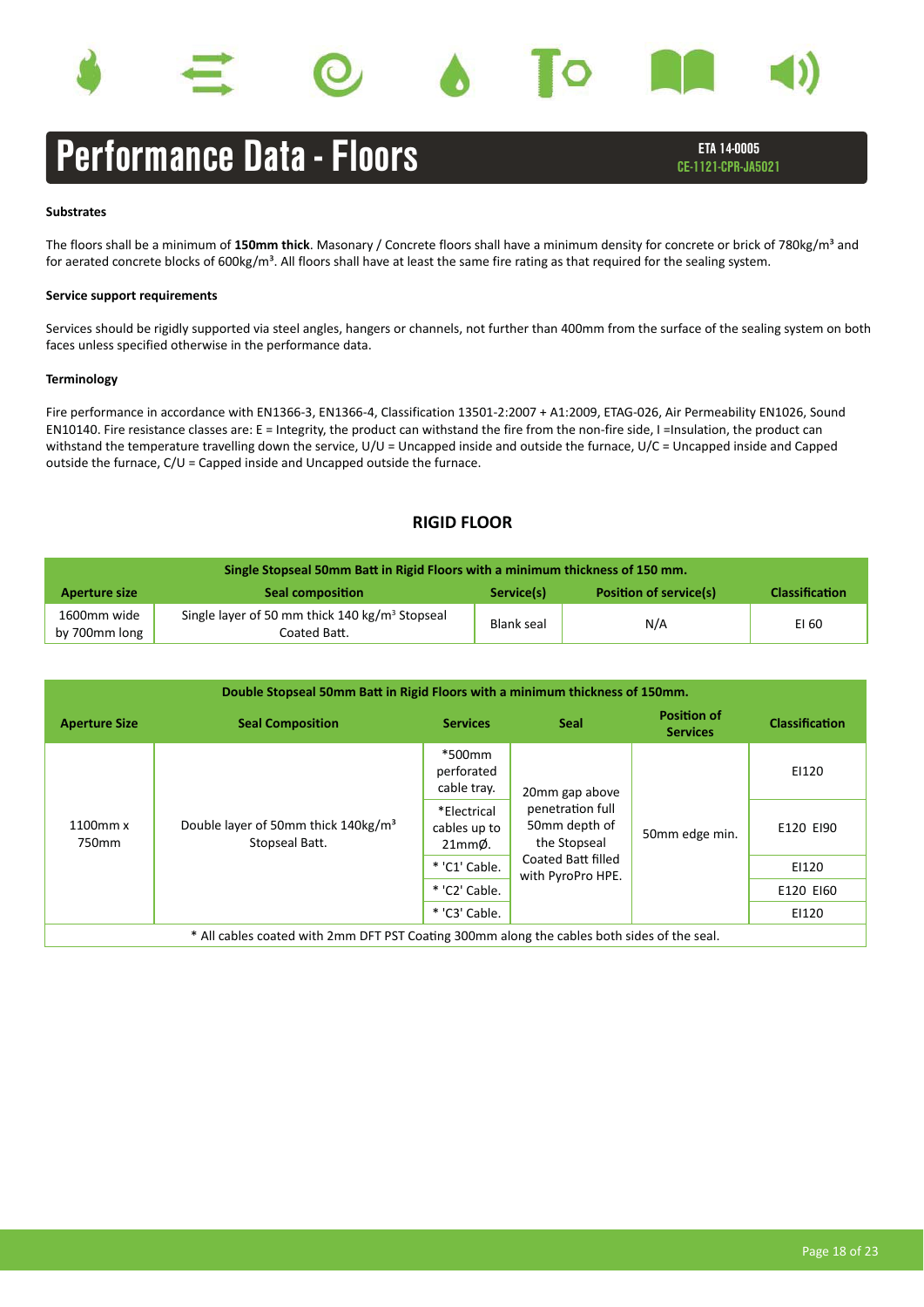









# ETA 14-0005 **Performance Data - Floors** Entertainment CE-1121-CPR-JA5021

## **RIGID FLOOR**

| Double Stopseal 50mm Batt in Rigid Floors with a minimum thickness of 150mm. |                                                                       |                                                                                   |                                                     |                       |                         |
|------------------------------------------------------------------------------|-----------------------------------------------------------------------|-----------------------------------------------------------------------------------|-----------------------------------------------------|-----------------------|-------------------------|
| <b>Seal Composition</b><br><b>Services</b><br><b>Aperture Size</b>           |                                                                       | <b>Seal</b>                                                                       | <b>Position of</b><br><b>Services</b>               | <b>Classification</b> |                         |
| 1100mm x<br>750mm                                                            | Double layer of<br>50mm thick 140kg/<br>m <sup>3</sup> Stopseal Batt. | Uponor MLC (Multi-Layer Composite)<br>Pipe 40mm Ø 4mm wall thickness.             |                                                     | 50mm edge min.        | EI120 U/C               |
|                                                                              |                                                                       | Uponor MLC (Multi-Layer Composite)<br>Pipe 50mm Ø 4.5mm wall thickness.           |                                                     |                       | E120 U/C<br>$E$ 160 U/C |
|                                                                              |                                                                       | Uponor MLC (Multi-Layer Composite)<br>Pipe 63mm Ø 6mm wall thickness.             | 20mm gap full<br>50mm depth of<br>the Stopseal Batt |                       |                         |
|                                                                              |                                                                       | Uponor MLC (Multi-Layer Composite)<br>Pipe 75mm Ø 7.5mm wall thickness.           | filled with<br>PyroPro HPE.                         |                       |                         |
|                                                                              |                                                                       | Uponor MLC (Multi-Layer Composite)<br>Pipe 90mm Ø 8.5mm wall thickness.           |                                                     |                       |                         |
|                                                                              |                                                                       | Uponor MLC (Multi-Layer Composite)<br>Pipe 110mm $\emptyset$ 10mm wall thickness. |                                                     |                       |                         |

| Double Stopseal 50mm Batt in Rigid Floors with a minimum thickness of 150mm. |                                                                      |                                                            |                                                                                    |                                       |                       |
|------------------------------------------------------------------------------|----------------------------------------------------------------------|------------------------------------------------------------|------------------------------------------------------------------------------------|---------------------------------------|-----------------------|
| <b>Aperture Size</b>                                                         | <b>Seal Composition</b>                                              | <b>Services</b>                                            | <b>Seal</b>                                                                        | <b>Position of</b><br><b>Services</b> | <b>Classification</b> |
| 1100mm x<br>750mm                                                            | Double layer of<br>50mm thick 140kg/<br>m <sup>3</sup> Stopseal Batt | PVC 50mm - 125mm dia with 2.4mm<br>- 7.4mm wall thickness. | 20mm gap full<br>50mm depth of<br>the Stopseal Batt<br>filled with<br>PyroPro HPE. | 50mm edge min.                        | EI120 U/C             |

| Double Stopseal 50mm Batt in Rigid Floors with a minimum thickness of 150mm. |                                                    |                                                                 |                             |                             |
|------------------------------------------------------------------------------|----------------------------------------------------|-----------------------------------------------------------------|-----------------------------|-----------------------------|
| <b>Aperture Size</b>                                                         | <b>Seal Composition</b>                            | <b>Services</b>                                                 | <b>Position of Services</b> | Classification              |
| 1100mm x<br>750mm                                                            | Double layer of                                    | Copper/Steel Pipe 42mm Ø 1.2mm wall<br>thickness.               | 50mm edge min.              | EI120 C/U                   |
| 1100mm x<br>750mm                                                            | 50mm thick 140kg/<br>m <sup>3</sup> Stopseal Batt. | Copper/Steel Pipe 42mm - 159mm Ø upto<br>14.2mm wall thickness. | 50mm edge min.              | E120 C/U<br><b>EI30 C/U</b> |

| Double Stopseal 2 x 50mm Batt in Rigid Floors with a minimum thickness of 150mm. |                                                                                                                                                                                                                      |                                                         |     |             |  |  |
|----------------------------------------------------------------------------------|----------------------------------------------------------------------------------------------------------------------------------------------------------------------------------------------------------------------|---------------------------------------------------------|-----|-------------|--|--|
| <b>Aperture Size</b>                                                             | Classification<br><b>Seal Composition</b><br><b>Services</b><br><b>Capping</b>                                                                                                                                       |                                                         |     |             |  |  |
|                                                                                  | Double layer of 50mm<br>thick $140$ kg/m <sup>3</sup><br>Stopseal Batt. Cables<br>and cable tray wrapped<br>with stone wool<br>insulation 40mm thick,<br>$40\mathrm{kg/m}^3$ , 300mm long<br>interrupted at the seal | Electrical cables up to 21mm dia.                       | N/A | EI 90       |  |  |
|                                                                                  |                                                                                                                                                                                                                      | Electrical cables 33mm to 80mm dia.                     | N/A | EI 60       |  |  |
|                                                                                  |                                                                                                                                                                                                                      | Cable Trays.                                            | N/A | EI 90       |  |  |
|                                                                                  |                                                                                                                                                                                                                      | Cable Ladders.                                          | N/A | EI 60       |  |  |
| 750mm wide by<br>1100mm high                                                     |                                                                                                                                                                                                                      | 100mm diameter bundle telecommunication cable type "F". | N/A | E 90, EI 60 |  |  |
|                                                                                  |                                                                                                                                                                                                                      | Unsheathed electrical cables up to 17mm dia.            | N/A | EI 90       |  |  |
|                                                                                  |                                                                                                                                                                                                                      | Unsheathed electrical cables 18-24mm dia.               | N/A | EI 90       |  |  |
|                                                                                  | <b>TOP SIDE ONLY.</b>                                                                                                                                                                                                | Steel or Copper Conduits up to 16mm.                    | N/A | EI 90       |  |  |
|                                                                                  |                                                                                                                                                                                                                      | Plastic conduits up to 16mm.                            | N/A | EI 90       |  |  |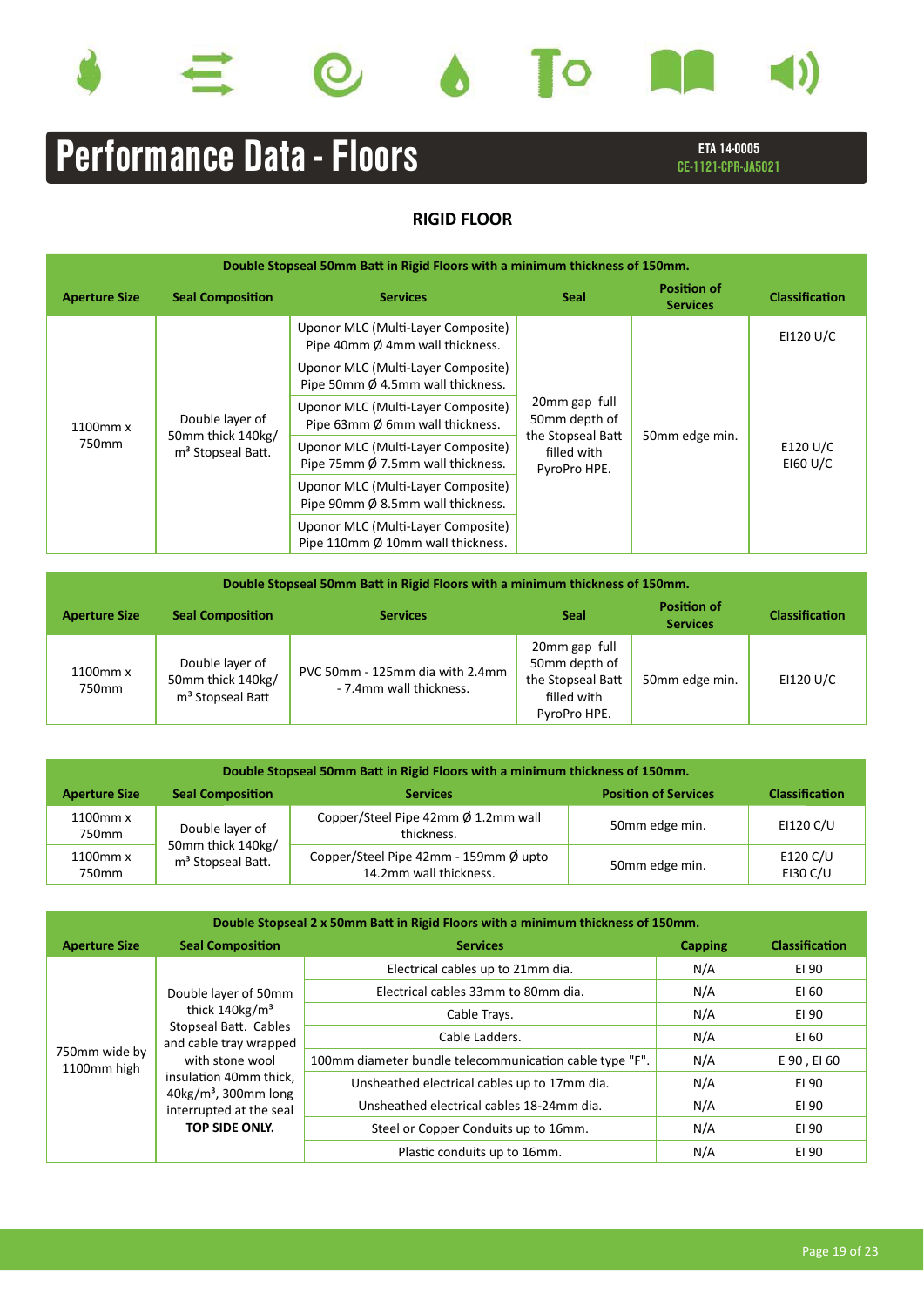

### **Walls**

The walls shall be a minimum of **100mm thick**. Drywalls shall comprise a minimum of 2 layers of 'Type F' Gypsum board on both faces, with minimum 50mm studs. Masonary / Concrete walls shall have a minimum density for concrete or brick of 780kg/m<sup>3</sup> and for aerated concrete blocks of 600kg/ $m<sup>3</sup>$ . All walls shall have at least the same fire resistance as that required for the sealing system.

### **Service support requirements**

Services should be rigidly supported via steel angles, hangers or channels, not further than 400mm from the surface of the sealing system on both faces unless specified otherwise in the performance data.

### **Terminology**

**Floors** Fire performance in accordance with EN1366-3, EN1366-4, Classification 13501-2:2007 + A1:2009, ETAG-026, Air Permeability EN1026, Sound EN10140. Fire resistance classes are: E = Integrity, the product can withstand the fire from the non-fire side, I =Insulation, the product can withstand the temperature travelling down the service, U/U = Uncapped inside and outside the furnace, U/C = Uncapped inside and Capped outside the furnace, C/U = Capped inside and Uncapped outside the furnace.

The floors shall be a minimum of 150mm thick. Masonary / Concrete floors shall have a minimum density for concrete or brick of 780kg/m<sup>3</sup> and for aerated concrete blocks of 600kg/m<sup>3</sup>. All floors shall have at least the same fire rating as that required for the sealing system.

### **Service support requirements**

Services should be rigidly supported via steel angles, hangers or channels, not further than 400mm from the surface of the sealing system on both faces unless specified otherwise in the performance data.

### **Terminology**

Fire performance in accordance with EN1366-3, EN1366-4, Classification 13501-2:2007 + A1:2009, ETAG-026, Air Permeability EN1026, Sound EN10140. Fire resistance classes are: E = Integrity, the product can withstand the fire from the non-fire side, I =Insulation, the product can withstand the temperature travelling down the service, U/U = Uncapped inside and outside the furnace, U/C = Uncapped inside and Capped outside the furnace, C/U = Capped inside and Uncapped outside the furnace.

### **DUCTS**

| <b>Feature</b>                        | <b>Reference of tested sample</b>                                                                                                                                                                                                                                                                                                      | <b>Allowed modification</b>                                                                                                                                                                                                                                                                                          | <b>Classification</b>      |
|---------------------------------------|----------------------------------------------------------------------------------------------------------------------------------------------------------------------------------------------------------------------------------------------------------------------------------------------------------------------------------------|----------------------------------------------------------------------------------------------------------------------------------------------------------------------------------------------------------------------------------------------------------------------------------------------------------------------|----------------------------|
| General                               | Four sided duct (rectangular duct).                                                                                                                                                                                                                                                                                                    | <b>Covers four sided ducts.</b>                                                                                                                                                                                                                                                                                      |                            |
| Orientation                           | Test acc. EN 1366-8: Horizontal duct. Test acc.<br>EN 1366-1: Horizontal and vertical duct, A and<br>B type                                                                                                                                                                                                                            | Covers horizontal and vertical ducts made with the same<br>design.                                                                                                                                                                                                                                                   |                            |
| Size of duct                          | Inner cross section: 1000 mm (width) x 250 mm<br>(height)                                                                                                                                                                                                                                                                              | Covers: - Reduction - Increase of - Height: +750 mm -<br>Width: +250 mm.                                                                                                                                                                                                                                             |                            |
| Pressure                              | Tested at pressure level 2: (-1000 Pa) at ambient<br>temperature and (-300 Pa) during fire test and<br>calibration prior the test.                                                                                                                                                                                                     | Covers - Pressures from (-1000 Pa) up to 500 Pa.                                                                                                                                                                                                                                                                     |                            |
| Suspension<br>devices                 | N/A                                                                                                                                                                                                                                                                                                                                    | Suspension devices shall be made of steel and be sized<br>such that the calculated stresses do not exceed the<br>values: - 6 N/mm <sup>2</sup> for tensile stress in all vertically<br>orientated components. - 10 N/mm <sup>2</sup> for shearing stress in<br>screws of property class 4.6 according to EN 20898-1. | E 120 (ho) S<br>1000 multi |
| Distances of<br>Suspension<br>devices | Maximum distances between hangers: 1500<br>mm Minimum distance between hangers and<br>joints: 125 mm (measured outside the furnace).<br>Distance between the outer vertical surface of<br>the duct and the centre line of the suspension<br>device: 50 mm. Tested joints inside the furnace:<br>3 Tested hangers inside the furnace: 3 | Decrease of the distance between hangers, distance<br>between the outer vertical surface of the duct and the<br>centre line of the suspension device shall apply up to 50<br>mm, no reduction of the allowed.                                                                                                        |                            |
| Support frame                         | See each test report.                                                                                                                                                                                                                                                                                                                  | - Same support frame as tested one.                                                                                                                                                                                                                                                                                  |                            |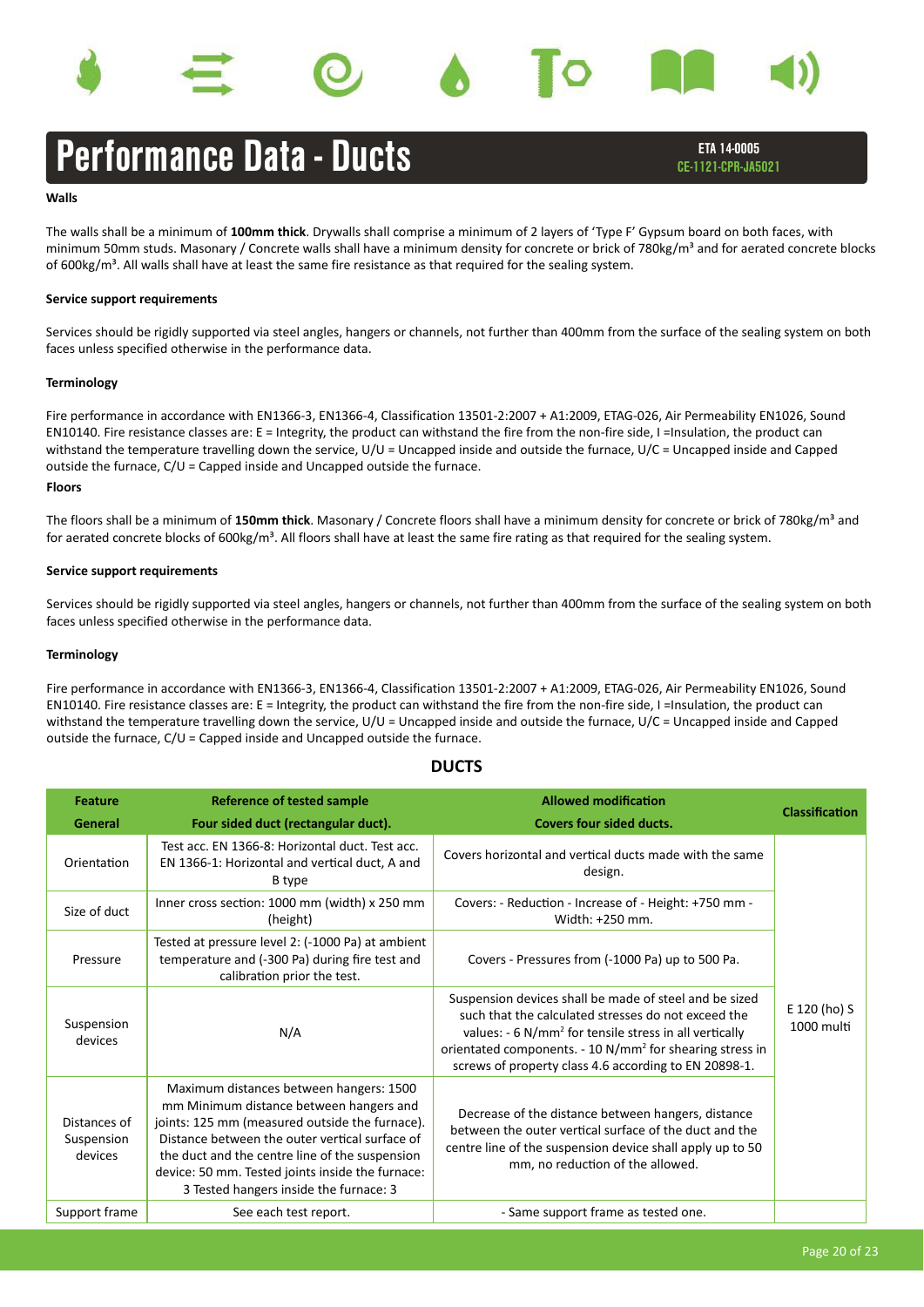









# Performance Data - Ducts

ETA 14-0005 CE-1121-CPR-JA5021

**DUCTS**

| <b>Feature</b><br>General | Reference of tested sample<br><b>Horizontal duct</b>                                                                                                                                                     | <b>Modifications</b><br><b>Covers horizontal ducts</b>                                                                                                                                                                                                               | <b>Classification</b>       |
|---------------------------|----------------------------------------------------------------------------------------------------------------------------------------------------------------------------------------------------------|----------------------------------------------------------------------------------------------------------------------------------------------------------------------------------------------------------------------------------------------------------------------|-----------------------------|
| Duct orientation          | Duct type A horizontally assembled including<br>branch.                                                                                                                                                  | - Covers type A duct horizontally assembled with or<br>without branches. - Covers also the branches of a<br>previously tested duct in vertical position.                                                                                                             |                             |
| Size of duct              | Duct with an inner section of 1000mm x 500 mm.                                                                                                                                                           | - Decrease allowed. - Allowed increases are: - (+250)<br>mm in width $ (+500)$ mm in height.                                                                                                                                                                         |                             |
| Pressure<br>difference    | Tested at underpressure of 500 Pa.                                                                                                                                                                       | - Applicable to underpressures from 0 Pa to 500 Pa<br>providing that the integrity criteria during the duct B<br>test was satisfied.                                                                                                                                 |                             |
| Suspension<br>devices     | Duct sustained with hangers. Largest distance<br>between hangers: 1500 mm Shortest distance<br>between hanger and joint: 120 mm Distances<br>between outer duct surface and suspension device:<br>50 mm. | - Valid for steel elements with stresses not higher<br>than the values given in table 8 of UNE EN 1366-<br>1:2000. - Distance between hangers shall not surpass<br>1500 mm. - Distances between outer duct surface<br>and suspension device shall not surpass 50 mm. | E 60 (ho $\rightarrow$ i) S |
| Support<br>construction   | · Two fire resistance boards by Knauf of 12.5 mm in<br>thickness each one, placed on both sides. .<br>Internally insulated with a Rockwool panel of 40<br>mm thick and 100 kg/m <sup>3</sup> .           | - Only valid for the same tested flexible wall.                                                                                                                                                                                                                      |                             |

| <b>Feature</b>              | <b>Reference of tested sample</b>                                                                                                                                        | <b>Modifications</b>                                                                                                                                                                                                                                                                                                                                           |                                                                        |
|-----------------------------|--------------------------------------------------------------------------------------------------------------------------------------------------------------------------|----------------------------------------------------------------------------------------------------------------------------------------------------------------------------------------------------------------------------------------------------------------------------------------------------------------------------------------------------------------|------------------------------------------------------------------------|
| General                     | Four sided rectangular duct                                                                                                                                              | <b>Covers four sided rectangular ducts</b>                                                                                                                                                                                                                                                                                                                     | <b>Classification</b>                                                  |
| <b>Ducts</b><br>orientation | Duct type B horizontally assembled.                                                                                                                                      | Covers type B duct horizontally assembled.                                                                                                                                                                                                                                                                                                                     |                                                                        |
| Size of duct                | Duct with rectangular section: 1000mm<br>x 250 mm.                                                                                                                       | Decrease allowed. Permitted nominal internal dimensions are: Up<br>to 1250 mm in width. Up to 1000 mm in height.                                                                                                                                                                                                                                               |                                                                        |
| Suspension<br>devices       | Duct sustained with rolled steel angle<br>bearers. Largest distance between<br>hangers: 1500 mm Distances between<br>outer duct surface and suspension<br>device: 50 mm. | Valid for steel elements with stresses not higher than the values<br>given in table 7 of EN 1366-1:2014. Distance between hangers<br>shall not surpass 1500 mm. - Distances between outer duct<br>surface and suspension device shall not surpass 50 mm.                                                                                                       |                                                                        |
| Support<br>construction     | Flexible wall made up: - Two boards of<br>12.5 mm thick - Insulation panel of 40<br>mm thick and 100 Kg/m <sup>3</sup> .                                                 | - Valid for the supporting construction with a fire resistance equal<br>or greater than that of the supporting construction used for the<br>test (thicker, denser, as appropriate). - May be applied to rigid<br>supporting constructions (as described in clause 7.2 of the<br>Standard) of a thickness equal to or greater than the tested one. <sup>1</sup> | E 60 (ho i $\rightarrow$ )<br>(120 minutes<br>of minimum<br>operation) |
|                             |                                                                                                                                                                          | <sup>1</sup> Provided that the classified fire resistance of the rigid supporting construction is greater than or equal to the one used for<br>the test.                                                                                                                                                                                                       |                                                                        |
| <b>Steel Ducts</b>          | Leakage class: C (acc. to EN 1507:2007)<br>Non-combustible seals used stiffened<br>steel duct.                                                                           | - test result may be applied to those ducts having higher air<br>tightness, (provided that the sealing materials used are of the<br>same generic type) - test results do not comply for a duct with<br>higher tightness achieved by combustible seals. - Only applied to<br>ducts that are also stiffened in a similar manner.                                 |                                                                        |
| Fire stopping               | Average gap between duct and the<br>supporting construction: 100 mm.                                                                                                     | Only smaller or equal gap is allowed to be used.                                                                                                                                                                                                                                                                                                               |                                                                        |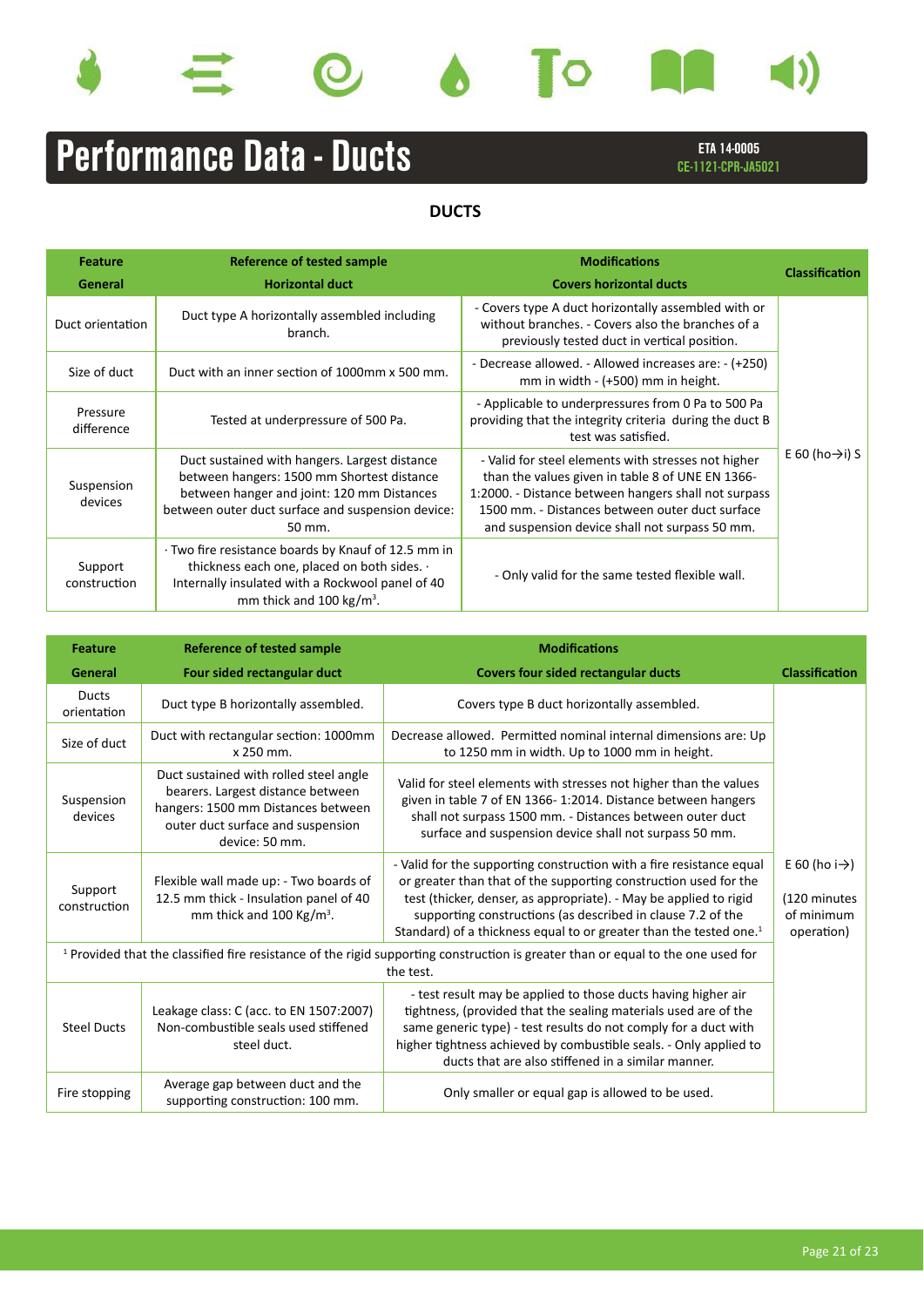









# Performance Data - Ducts

ETA 14-0005 CE-1121-CPR-JA5021

## **DUCTS**

| <b>Feature</b>                    | <b>Reference of tested sample Allowed</b>                                                          | <b>Modifications</b>                                                                                                                                                                                                                         | <b>Classification</b>                                                     |  |
|-----------------------------------|----------------------------------------------------------------------------------------------------|----------------------------------------------------------------------------------------------------------------------------------------------------------------------------------------------------------------------------------------------|---------------------------------------------------------------------------|--|
| General                           | <b>Rectangular duct</b>                                                                            | <b>Covers rectangular ducts</b>                                                                                                                                                                                                              |                                                                           |  |
| Duct orientation                  | Ducts vertically assembled.                                                                        | Covers vertical ducts without branches.                                                                                                                                                                                                      |                                                                           |  |
| Size of ducts                     | Duct A with section 1000mm x 500 mm (width x<br>height).                                           | Decrease allowed. Allowed width increase + 250<br>mm. Allowed height increase + 500 mm.                                                                                                                                                      |                                                                           |  |
|                                   | Duct B with section 1000mm x 250 mm (width x<br>height).                                           | Decrease allowed. Allowed width increase + 250<br>mm. Allowed height increase + 750 mm.                                                                                                                                                      | Vertical type                                                             |  |
| Pressure<br>difference            | Sample tested at 500 Pa of underpressure.                                                          | From 500 Pa of underpressure to 500 Pa of<br>overpressure                                                                                                                                                                                    | A duct: E 120<br>(ve $o \rightarrow i$ ) S                                |  |
| Duct supported<br>at each storey  | See test report (*)                                                                                | Applicable to any number of storeys provided that:<br>- Same layout as tested one. - Distance between<br>supporting construction does not exceed 5m.<br>- Limitations on buckling are satisfied (see below)                                  |                                                                           |  |
| Limitations on<br>buckling duct A | Length of exposed duct (L): 2000 mm Smallest<br>lateral dimensions (d): 500 mm Tested L/d ratio: 4 | Test results are only applicable to situations where<br>the L/d ratio does not exceed 8:1 If additional<br>supports are provided, distance between supports<br>or between supports and supporting constructions<br>shall be considered as L. |                                                                           |  |
| Limitations on<br>buckling duct B | Length of exposed duct (L): 2000 mm Smallest<br>lateral dimensions (d): 250 mm Tested L/d ratio: 8 | Test results are only applicable to situations where<br>the L/d ratio does not exceed 8:1 If additional<br>supports are provided, distance between supports<br>or between supports and supporting constructions<br>shall be considered as L. | Vertical type<br><b>B</b> duct: <b>E</b> 120<br>(ve $i \rightarrow o$ ) s |  |
| Support frame                     | Concrete slab 150 mm of thickness and 2100 kg/m <sup>3</sup>                                       | Applicable to slabs with a thickness equal to or more<br>than 150 mm and density equal or more than 2100<br>$kg/m3$ .                                                                                                                        |                                                                           |  |

*\* Test Report Held By FSi Ltd*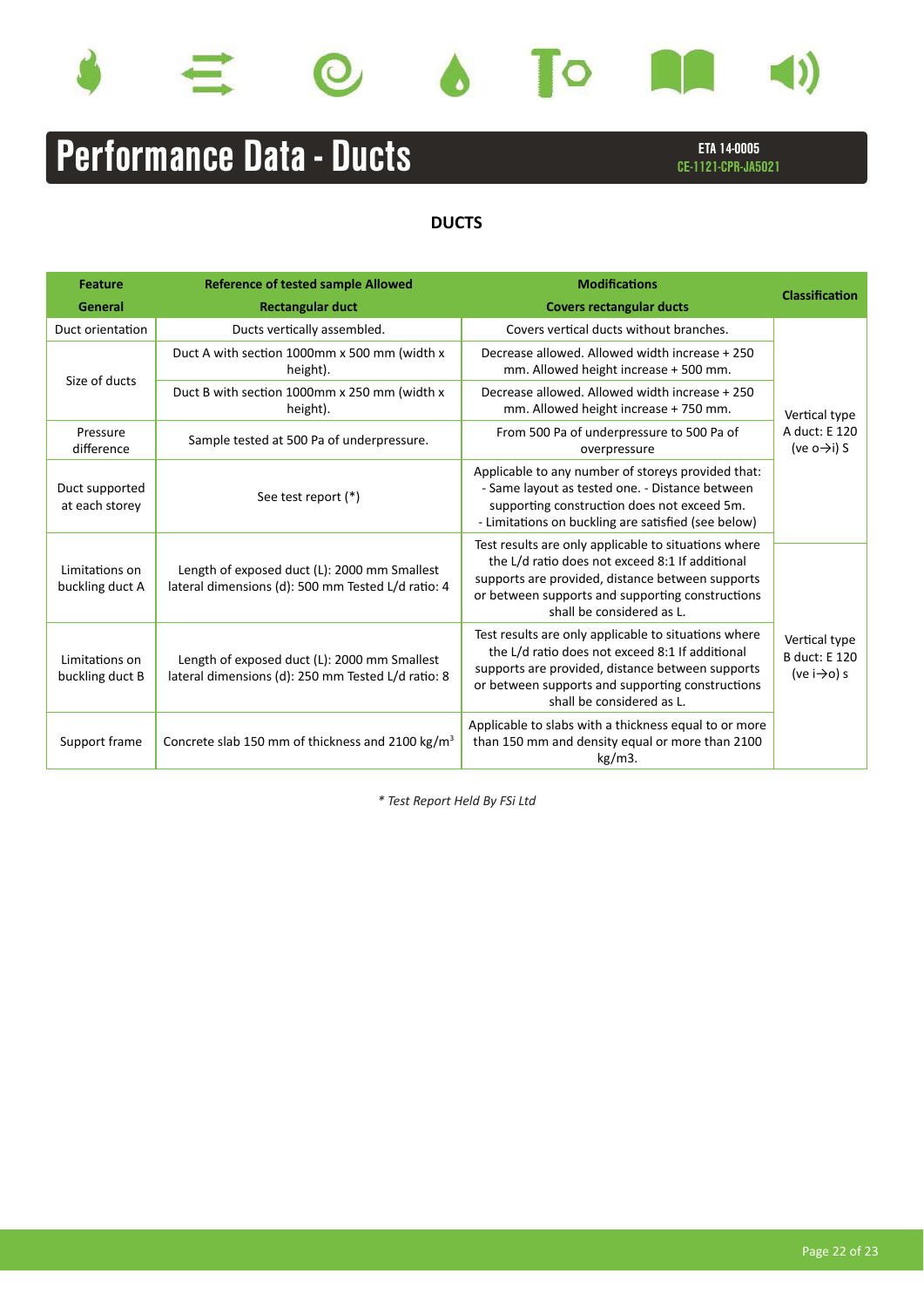# Extended Scope of Works

ETA 14-0005 CE-1121-CPR-JA5021

#### **Direct field of application – DiAP and Extended Field of Application-EXAP**

DiAP and EXAP rules are an output from European harmonization of fire testing methods, classifications and product standards where applicable. At a national level, experienced persons or fire test organisations have previously provided assessments of expected performance based on expert judgement and opinion, however these rules allow interpretation through the specific EN 1366 test standard.

DiAP and EXAP rules are provided in the EN 1366 and EN 15882 test standards series. They are derived from information obtained from tests carried out in accordance with relevant EN 1366 tests at recognised laboratories in Europe. The test results achieved by a particular design may be directly applied to a limited number of variations without recourse to expert advice, providing the design remains substantially as tested. EXAPs shall be based on primary test evidence to a specific part of the EN 1366 series and may be supplemented by appropriate test evidence generated from other sources, or other relevant historical data. The EXAP rules conside changes in the tested design beyond the scope of direct application and may also consider variations to the tested design.

#### **Direct field of application - DiAP**

Fire Stopping systems of this type are often complicated by extensive changes in modern buildings and their influence on the fire hazard should be considered carefully. The fire hazard can be reduced by providing penetration seals at the points where the services pass through fire separating elements (walls/floors).

The impact of fire on a construction or service system can vary considerably. A strict scientific approach to the problem of adequate testing of a sealing system would, therefore, be to design a series of tests each of which corresponds to a specified fire situation and arrangement. However, such an approach would probably fail due to its economic consequences, as tests of this type are very timeconsuming and costly. The method of test described in the EN 1366 series has therefore been designed with the intention of covering a wide range of fire situations in a minimum of tests. To allow a wider field of application, standard configurations are defined on the basis of general experience and historic data wherever possible. As frequently a number of influencing parameters was considered when defining the standard configurations, not all of which may be addressed explicitly in the field of direct application rules (e.g. metalscreen of cables). To allow nevertheless flexibility a modular approach was taken as far as possible so that various combinations of standard configuration elements can be used to fit the needs of the user.

Where a nonstandard configuration was used, the field of application is restricted to what was tested, however the field of direct application rules given in the various parts of the EN 1366 series may be applied, subject to deviating rules given in the annexes of each part. Rules cover supporting construction, orientation, penetrating services, service supports, penetration seal size, distances and overall configurations of penetration seal materials and services to be included.

#### **Extended Field of Application- EXAP**

The purpose EXAP document is to provide the principles and guidance for the preparation of extended application documents for penetration sealing systems tested in accordance with the EN 1366 and EN 15882 series. The field of the extended application document is additional to the direct field of application given within the relevant part of EN 1366 and may be applied to or based on a single test, or a number of tests, which provide the relevant information for the formulation of an extended application.

There are a number of practical limitations on the size and design of elements that can be tested by the standard methods of fire resistance test. When these elements are required to be larger, or are of a modified design, there is a necessity to be able to confirm their performance, without the ability of being able to test them. To achieve this, extended application documents for the various elements are used.

Due to the diverse nature of materials and constructions used to seal openings in fire resistant separating elements it has been necessary to separate the extended application principles into generic seal types within the specific EXAP EN 15882 series. Often more than one variation is to be incorporated, should this be the case the overall effect shall be considered. Principles common to all generic seal types are given in the EXAP and rules for each specific generic seal type are given. The Annex provide rules for the application of test results and provides information relating to the extended application of those test results on for service penetrations.

Variables for each seal type, which require consideration included are as follows:

- 1) Separating element;
- 2) Type of service;
- 3) Size of service;
- 4) Seal size and configuration
- 5) Material changes (components or formulation) comparison test approach, reduced test program
- 6) Orientation
- 7) Penetration seals at the head of walls (like a linear joint) consider the issue of movement
- 8) Penetration seals at slab edges (like a linear joint) consider the issue of movement
- 9) Distances of penetration seals to other openings in the separating element e.g. doors